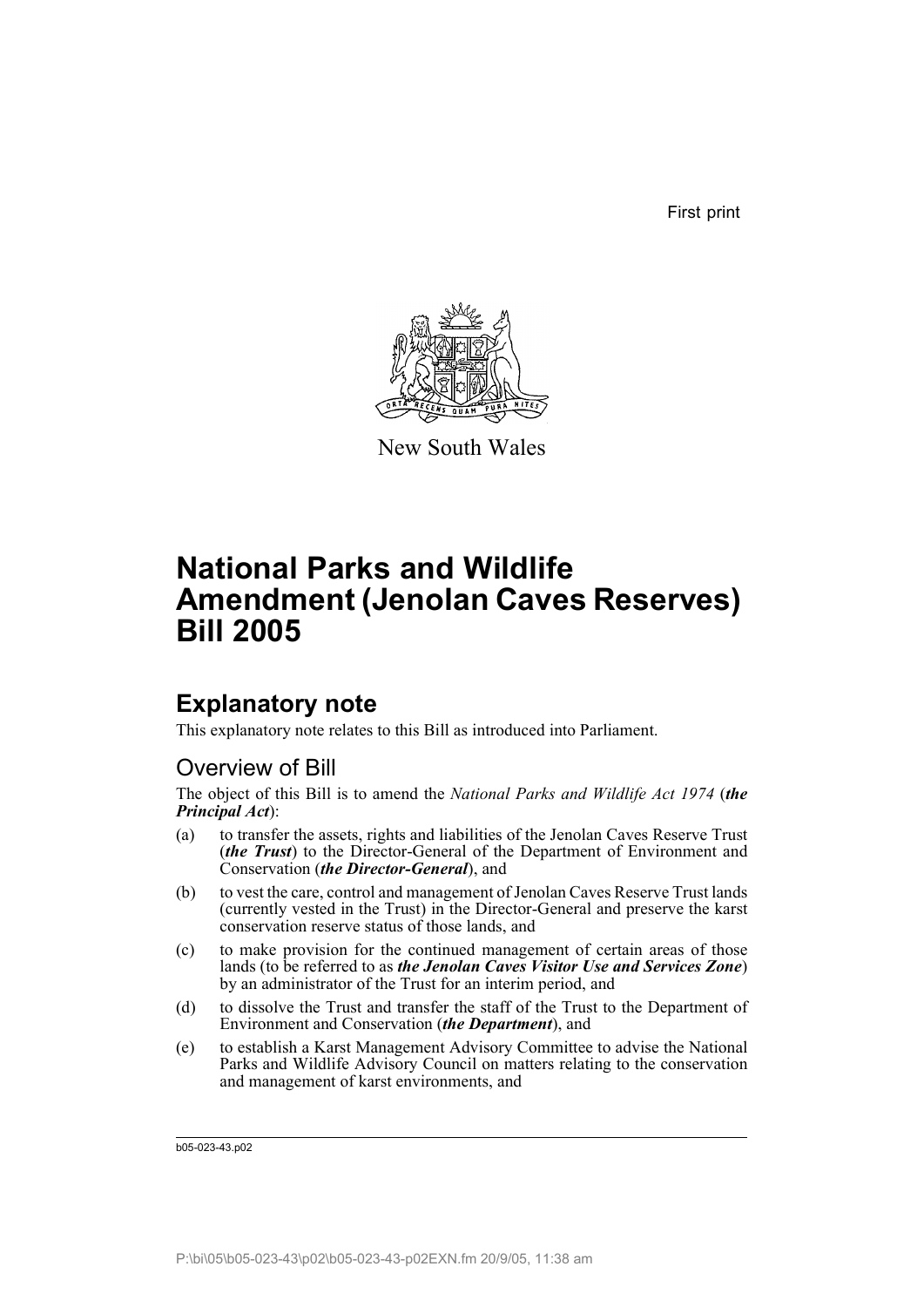Explanatory note

(f) to require certain leases and licences relating to land within karst conservation reserves to include conditions requiring the environmental performance of the lessees and licensees to be measured against environmental performance indicators contained in the plan of management for the land concerned, and to provide for their environmental performance to be monitored and reported on.

The Bill also makes a number of consequential amendments to the Principal Act and the legislation referred to in Schedule  $\tilde{2}$  to the Bill.

## Outline of provisions

**Clause 1** sets out the name (also called the short title) of the proposed Act.

**Clause 2** provides for the commencement of the proposed Act on a day or days to be appointed by proclamation.

**Clause 3** is a formal provision that gives effect to the amendments to the *National Parks and Wildlife Act 1974* set out in Schedule 1.

**Clause 4** is a formal provision that gives effect to the amendments to the Acts and Regulation set out in Schedule 2.

## **Schedule 1 Amendment of National Parks and Wildlife Act 1974**

**Schedule 1 [8]** repeals Division 8 of Part 4 of the Principal Act which (among other things) reserves certain lands as the Abercrombie, Jenolan and Wombeyan Karst Conservation Reserves and establishes the Jenolan Caves Reserve Trust to have the care, control and management of the lands so reserved.

**Schedule 1 [24]** inserts new Part 6 (proposed clauses 45–59) into Schedule 3 to the Principal Act (Savings, transitional and other provisions) consequential on the proposed repeal of Division 8 of Part 4. In particular (but subject to proposed clause 58 which makes provision for the management of the Jenolan Caves Visitor Use and Services Zone by an administrator of the Trust for an interim period):

- (a) proposed clause 48 transfers to the Director-General the care, control and management of the land that was Jenolan Caves Reserve Trust land immediately before the repeal of the provision establishing the Trust and proposed clauses 53 and 54 continue the karst conservation reserve status of that land under the Principal Act,
- (b) proposed clause 49 transfers the assets, rights and liabilities of the Trust to the Director-General,
- (c) proposed clause 50 transfers the staff of the Trust to the Department and provides for the retention of existing leave entitlements and (until such time as provision is otherwise made under any Act or law) for employment of the staff in accordance with the industrial instrument or determination that applied to them as staff of the Trust,

Explanatory note page 2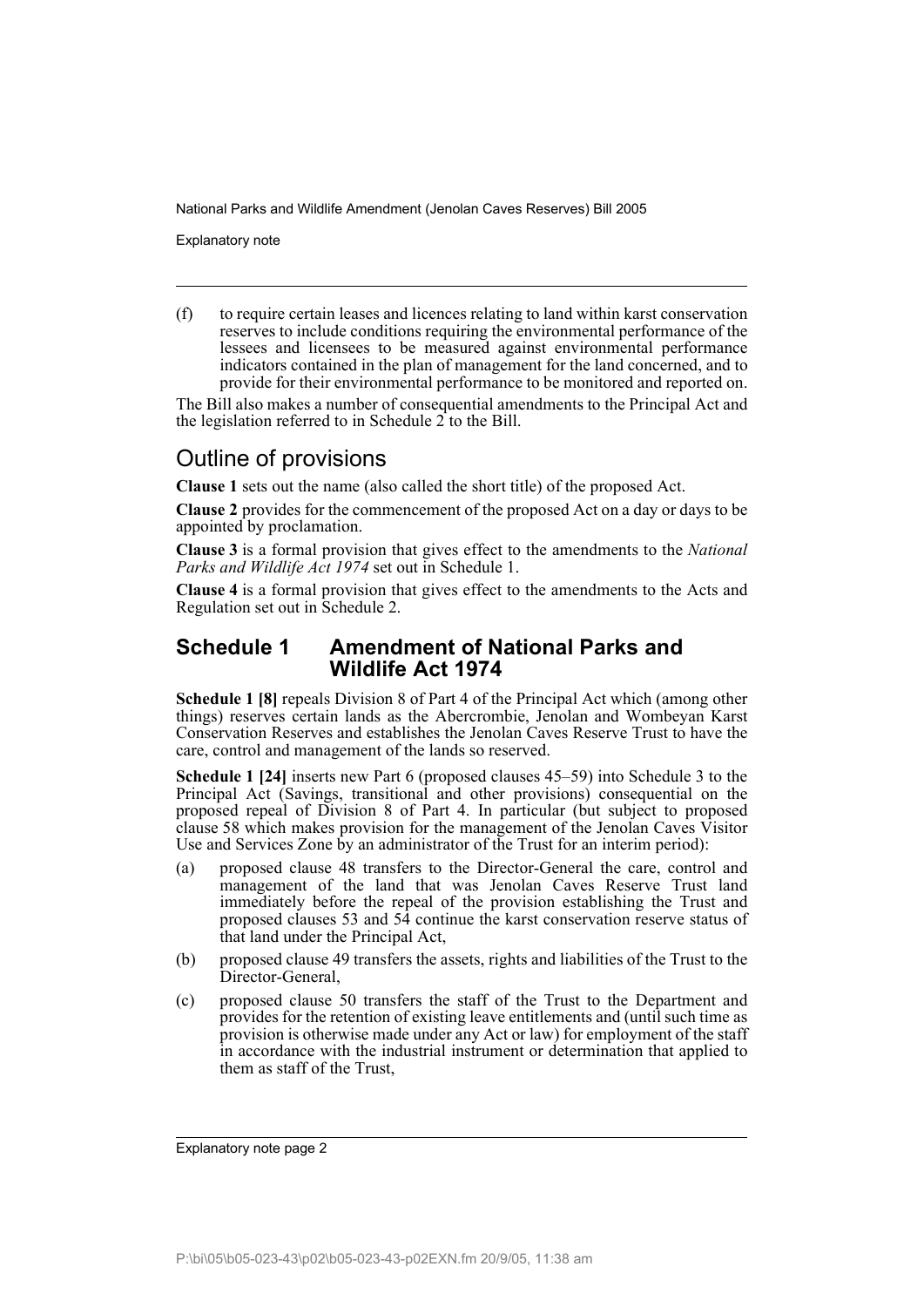Explanatory note

(d) proposed clause 55 provides for the closing of any accounts maintained by the Trust and the transfer of account funds to the National Parks and Wildlife Fund.

Proposed clause 57 makes provision for the modified operation of certain of the proposed clauses consequent on proposed clause 58.

**Schedule 1 [1]–[4], [7], [9]–[15], [18]–[22] and [26]** make amendments consequential on the amendment made by Schedule 1 [8].

**Schedule 1 [6]** inserts new Division 4 (proposed sections 29 and 30) into Part 3 of the Principal Act. New section 29 constitutes the Karst Management Advisory Committee comprising a Chairperson (who is to be the Director-General or a member of staff of the Department nominated for the time being by the Director-General) and 8 other persons appointed by the Minister. Under new section 30, the function of the Committee is to advise the National Parks and Wildlife Advisory Council on matters generally relating to the conservation and management of karst environments.

**Schedule 1 [16] and [17]** amend sections 151 and 151B of the Principal Act to require certain leases and licences relating to land under those sections within a karst conservation reserve to contain conditions requiring the environmental performance of the lessees and licensees to be measured against environmental performance indicators set out in the plan of management for the land. The amendments also require the Director-General to monitor the environmental performance of such lessees and licensees as measured against those indicators and to report on the results of that monitoring.

**Schedule 1 [25]** substitutes Schedule 4 to the Principal Act. New Schedule 4 contains formal provisions with respect to the members and procedure of the Karst Management Advisory Committee.

**Schedule 1 [5]** amends section 24 of the Principal Act to make it clear that the additional advisory committees that may be constituted under section 24 (3) are to be constituted by the Minister.

**Schedule 1 [23]** allows regulations of a savings or transitional nature to be made as a consequence of the enactment of the proposed Act.

## **Schedule 2 Amendment of other legislation**

Schedule 2.1–2.7 make amendments to certain Acts and a Regulation consequential on the amendment made by Schedule 1 [8] (discussed above).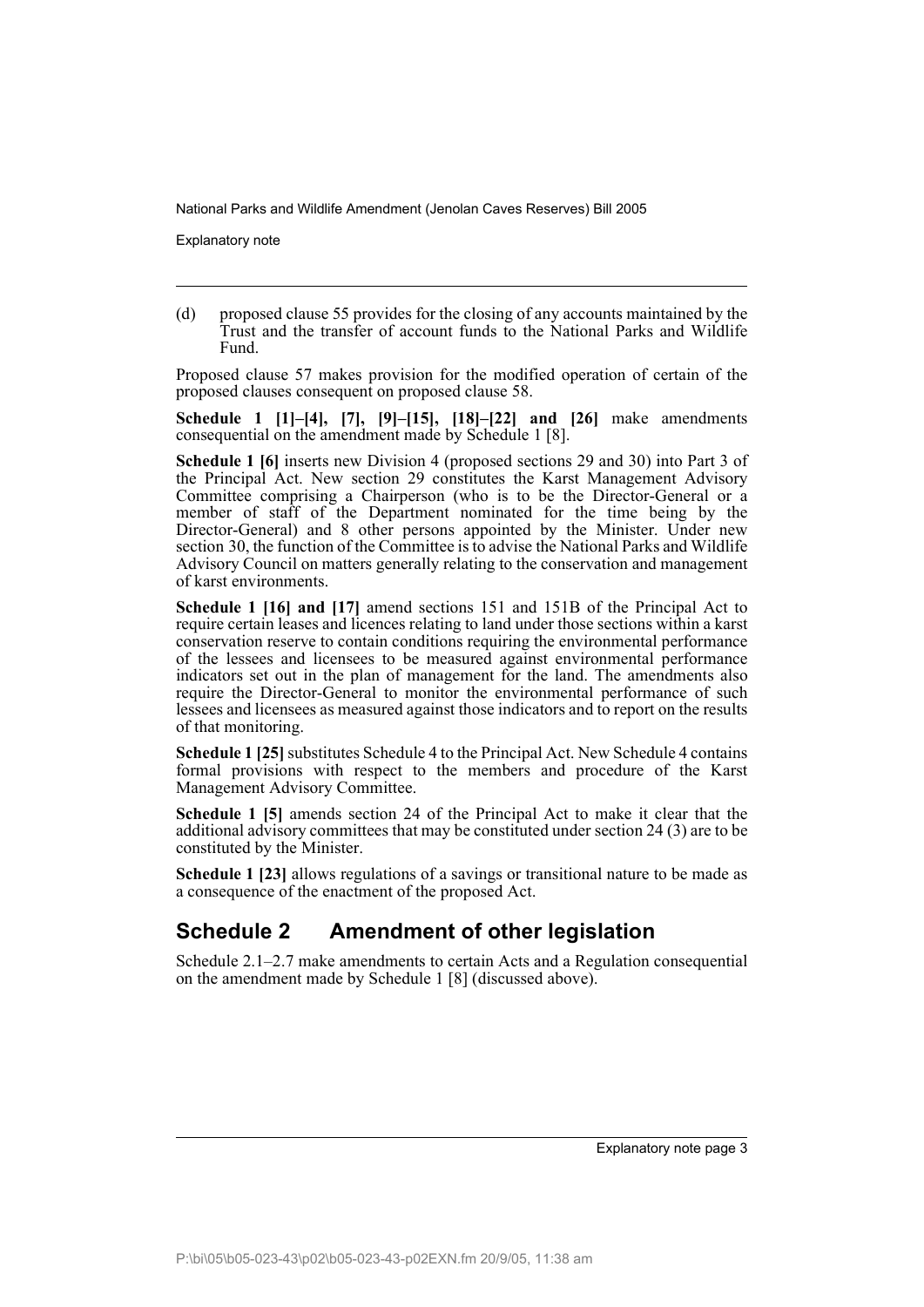Explanatory note

Explanatory note page 4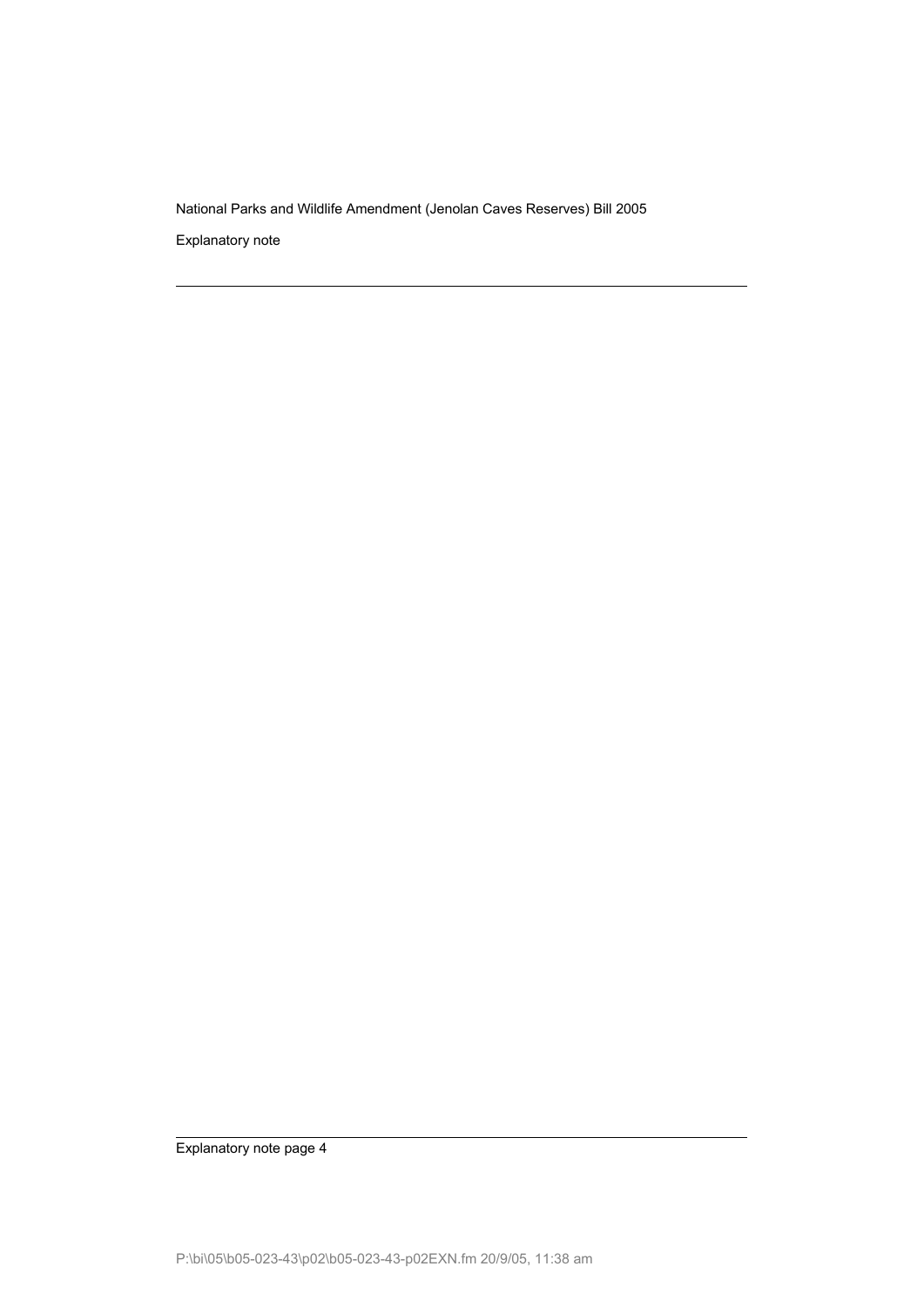First print



New South Wales

# **National Parks and Wildlife Amendment (Jenolan Caves Reserves) Bill 2005**

# **Contents**

|            |                                                         | Page |
|------------|---------------------------------------------------------|------|
|            | Name of Act                                             |      |
|            | Commencement                                            |      |
|            | Amendment of National Parks and Wildlife Act 1974 No 80 | 2    |
| 4          | Amendment of other legislation                          |      |
| Schedule 1 | Amendment of National Parks and Wildlife Act 1974       | 3    |
|            | Schedule 2 Amendment of other legislation               | 17   |
|            |                                                         |      |

b05-023-43.p02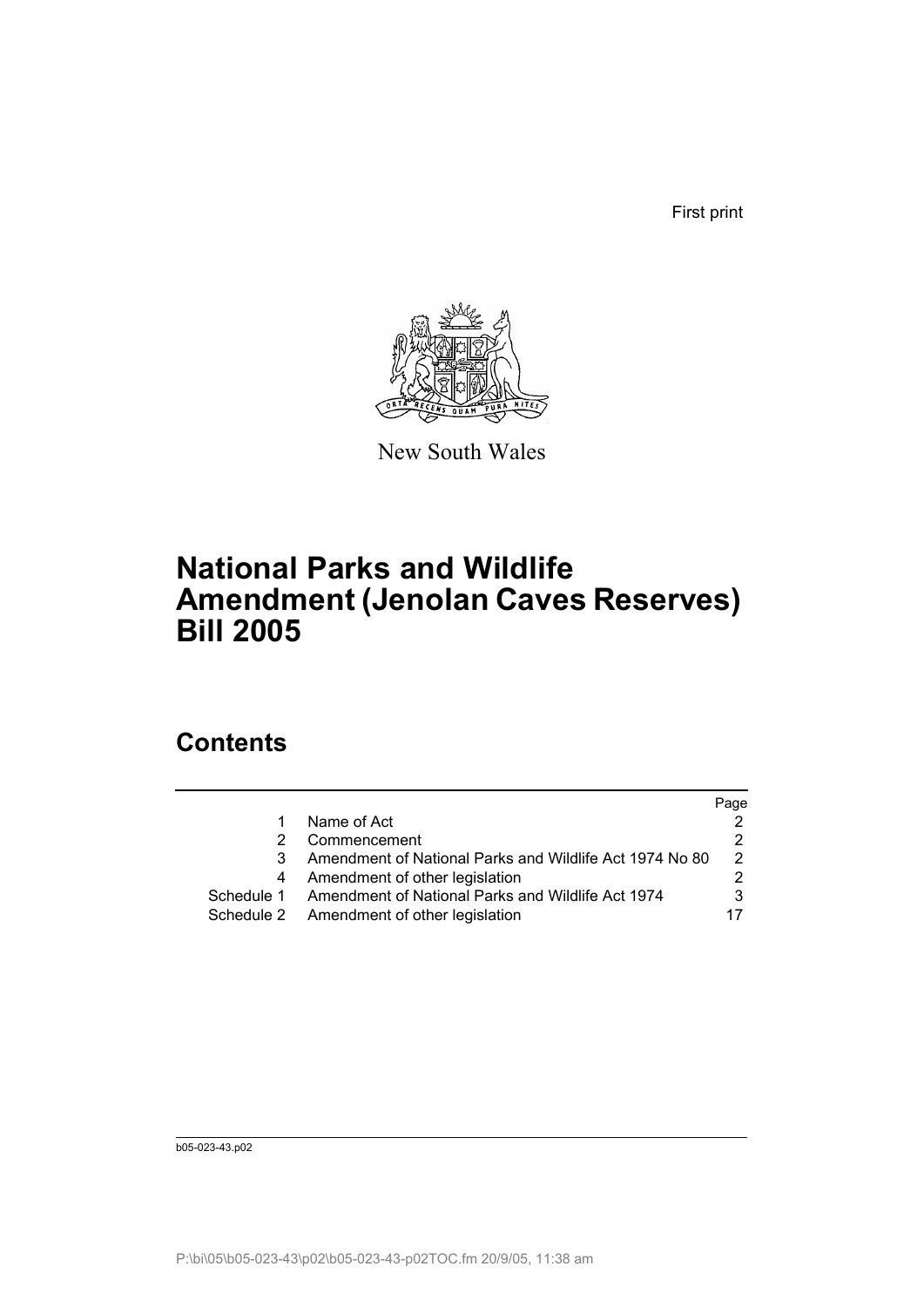Contents

Page

Contents page 2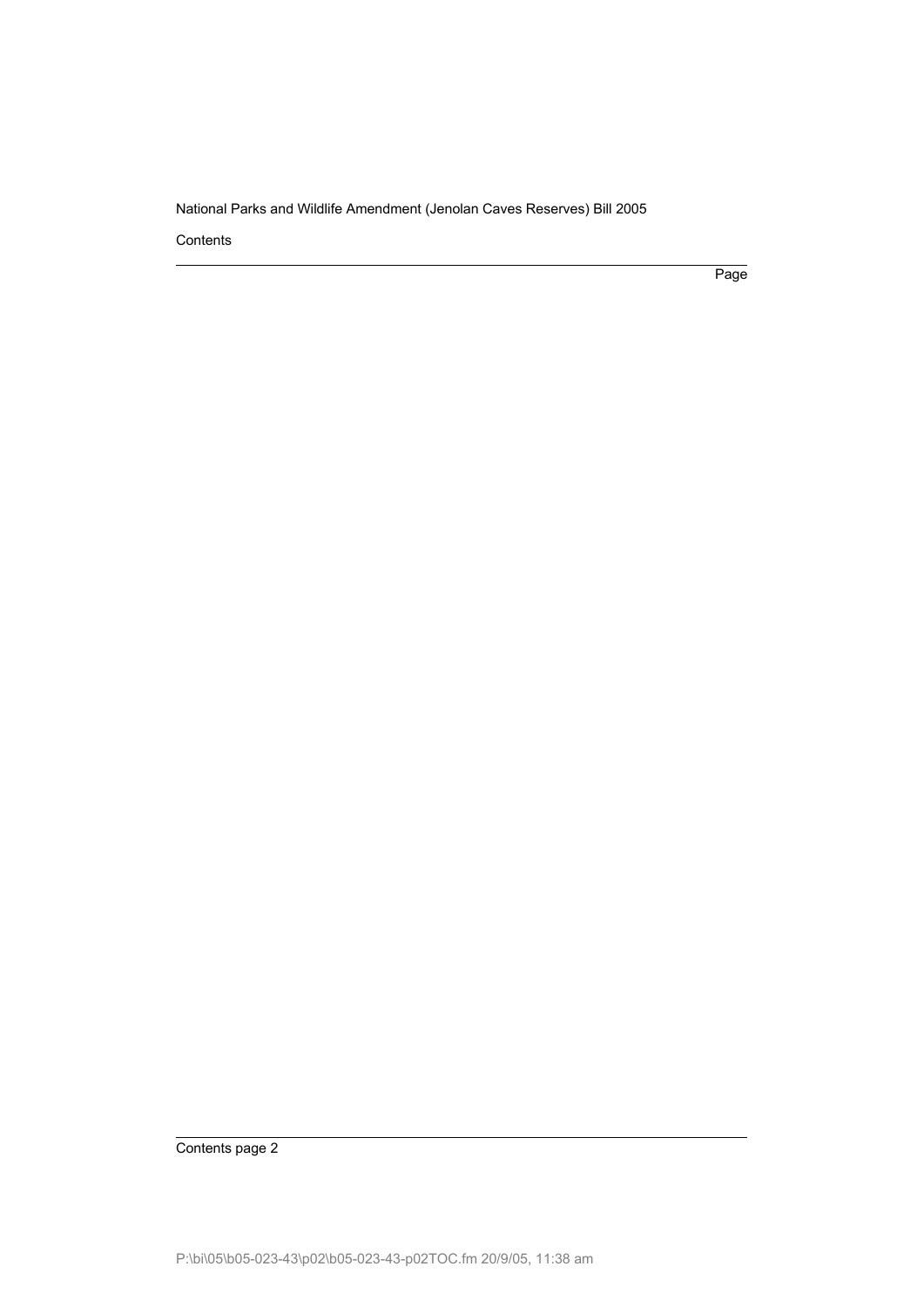

New South Wales

# **National Parks and Wildlife Amendment (Jenolan Caves Reserves) Bill 2005**

No , 2005

## **A Bill for**

An Act to amend the *National Parks and Wildlife Act 1974* to dissolve the Jenolan Caves Reserve Trust and to establish a Karst Management Advisory Committee; and for other purposes.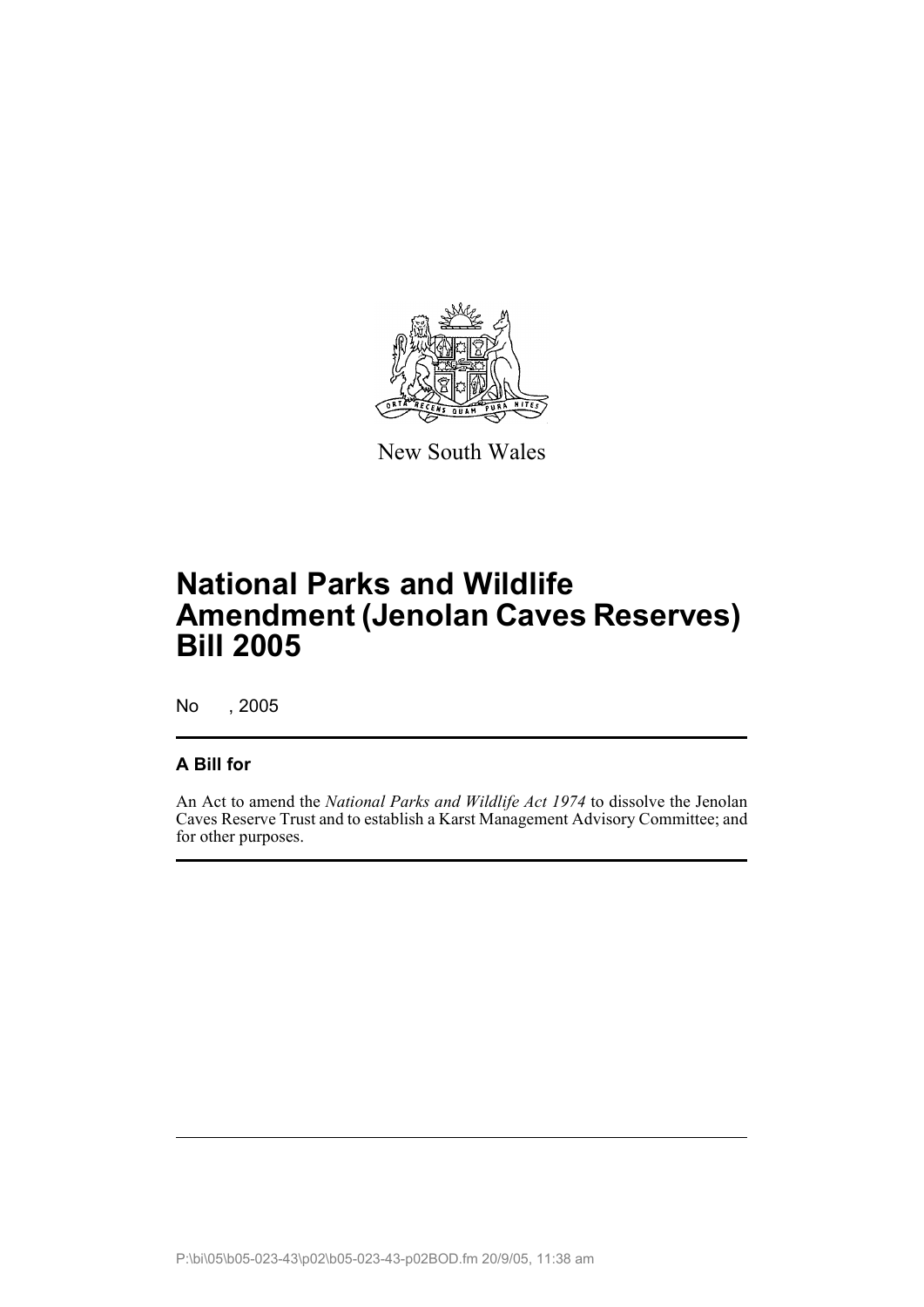|              | The Legislature of New South Wales enacts:                                                  | 1              |
|--------------|---------------------------------------------------------------------------------------------|----------------|
| 1            | Name of Act                                                                                 | $\overline{2}$ |
|              | This Act is the National Parks and Wildlife Amendment (Jenolan Caves<br>Reserves) Act 2005. | 3<br>4         |
| $\mathbf{2}$ | Commencement                                                                                | 5              |
|              | This Act commences on a day or days to be appointed by proclamation.                        | 6              |
| 3            | Amendment of National Parks and Wildlife Act 1974 No 80                                     | $\overline{7}$ |
|              | The National Parks and Wildlife Act 1974 is amended as set out in<br>Schedule 1.            | 8<br>9         |
| 4            | <b>Amendment of other legislation</b>                                                       | 10             |
|              | The Acts and Regulation specified in Schedule 2 are amended as set out<br>in that Schedule. | 11<br>12       |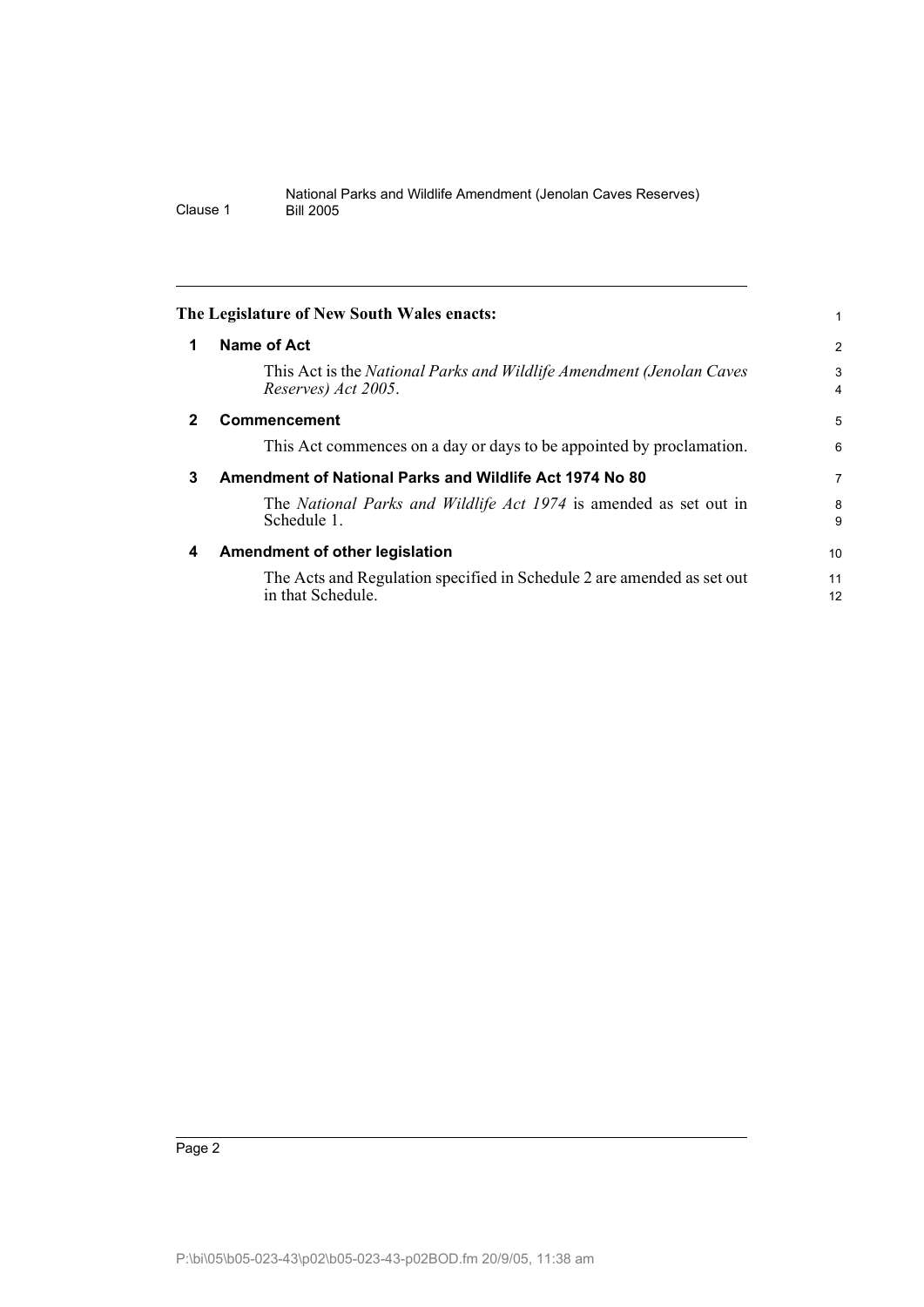Amendment of National Parks and Wildlife Act 1974 Schedule 1

|       | <b>Schedule 1</b> |                   |                              | <b>Amendment of National Parks and</b><br><b>Wildlife Act 1974</b>                                                                                                                                               | $\mathbf{1}$<br>2        |
|-------|-------------------|-------------------|------------------------------|------------------------------------------------------------------------------------------------------------------------------------------------------------------------------------------------------------------|--------------------------|
|       |                   |                   |                              | (Section 3)                                                                                                                                                                                                      | 3                        |
| [1]   |                   |                   | <b>Section 5 Definitions</b> |                                                                                                                                                                                                                  | $\overline{4}$           |
|       |                   |                   |                              | Omit the definitions of Jenolan Caves Reserve Trust, Jenolan Caves Reserve<br>Trust lands, member of the Jenolan Caves Reserve Trust Board and officer<br>of the Jenolan Caves Reserve Trust from section 5 (1). | 5<br>6<br>$\overline{7}$ |
| $[2]$ |                   |                   |                              | <b>Section 8 Miscellaneous functions of Director-General</b>                                                                                                                                                     | 8                        |
|       |                   | section $8(8)$ .  |                              | Omit ", prospective honorary rangers and (with the concurrence of the Jenolan<br>Caves Reserve Trust) officers of the Jenolan Caves Reserve Trust" from                                                          | 9<br>10<br>11            |
|       |                   |                   |                              | Insert instead "and prospective honorary rangers".                                                                                                                                                               | 12                       |
| $[3]$ |                   |                   |                              | Section 8 (11) and (12)                                                                                                                                                                                          | 13                       |
|       |                   |                   | Omit the subsections.        |                                                                                                                                                                                                                  | 14                       |
| [4]   |                   |                   |                              | <b>Section 23 Functions and duties of Council</b>                                                                                                                                                                | 15                       |
|       |                   |                   | Omit section 23 $(3)$ .      |                                                                                                                                                                                                                  | 16                       |
| [5]   |                   |                   |                              | <b>Section 24 Constitution of advisory committees</b>                                                                                                                                                            | 17                       |
|       |                   |                   |                              | Insert "by the Minister" after "constituted" in section 24 (3).                                                                                                                                                  | 18                       |
| [6]   |                   |                   |                              | <b>Part 3 Council and committees</b>                                                                                                                                                                             | 19                       |
|       |                   |                   | Insert after Division 3:     |                                                                                                                                                                                                                  | 20                       |
|       |                   | <b>Division 4</b> |                              | <b>Karst Management Advisory Committee</b>                                                                                                                                                                       | 21                       |
|       | 29                |                   |                              | <b>Constitution of Karst Management Advisory Committee</b>                                                                                                                                                       | 22                       |
|       |                   | (1)               |                              | There is constituted by this Act the Karst Management Advisory<br>Committee.                                                                                                                                     | 23<br>24                 |
|       |                   | (2)               |                              | The Committee is to consist of:                                                                                                                                                                                  | 25                       |
|       |                   |                   | (a)                          | the Chairperson of the Committee who is to be the<br>Director-General or a member of staff of the Department<br>of Environment and Conservation nominated for the time<br>being by the Director-General, and     | 26<br>27<br>28<br>29     |
|       |                   |                   | (b)                          | 8 other persons appointed by the Minister.                                                                                                                                                                       | 30                       |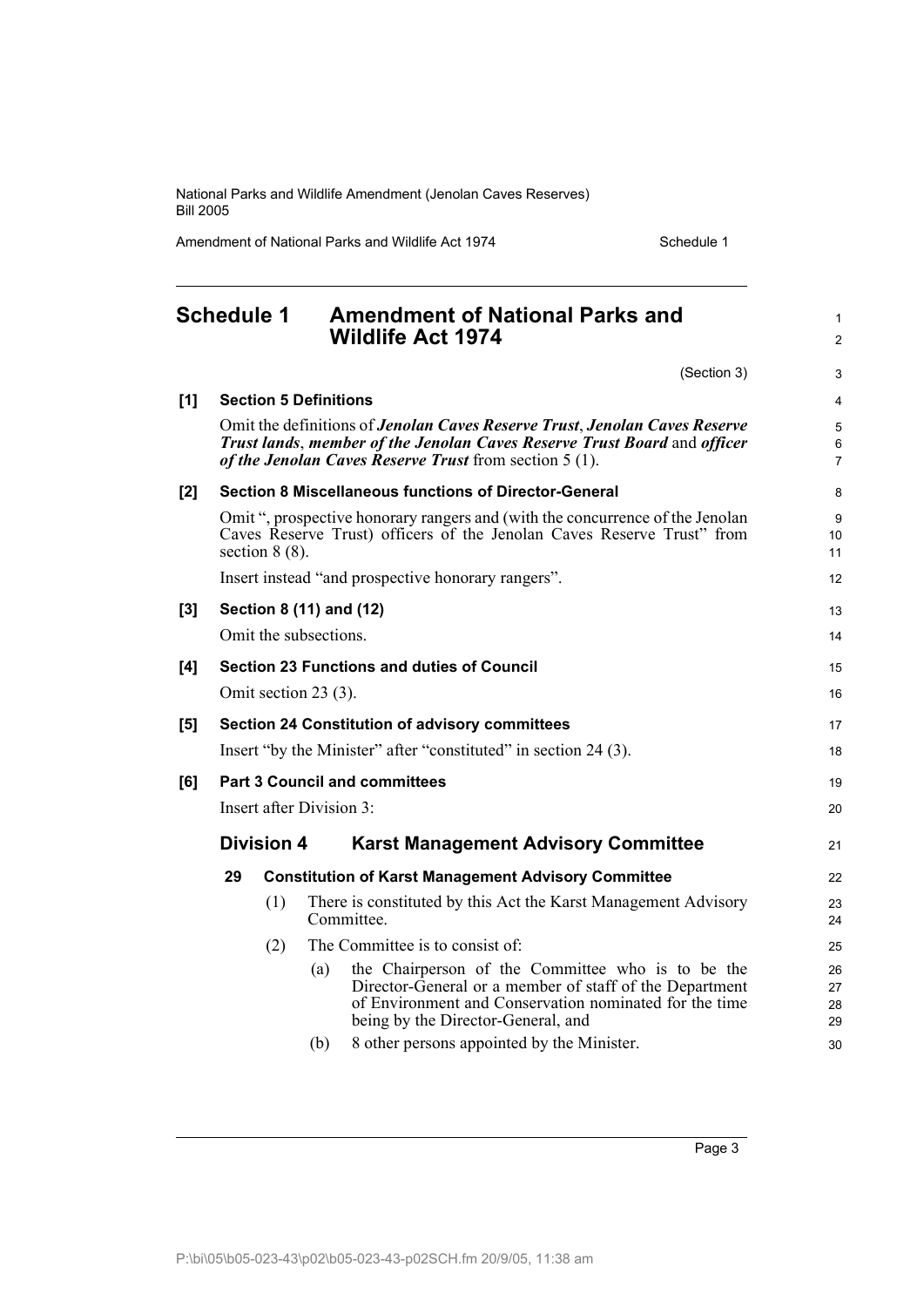- Schedule 1 Amendment of National Parks and Wildlife Act 1974
	- (3) Of the members appointed by the Minister under subsection (2) (b):
		- (a) one is to be a person who has qualifications in karst or earth sciences or in a related discipline, and

- (b) one is to be a person with qualifications in geomorphology, hydrology, water management or a related discipline, and
- (c) one is to be a person with qualifications and experience in eco-tourism or recreational planning, and
- (d) one is to be a person nominated by the Australian Speleological Federation Inc, and
- (e) one is to be a person nominated by the NSW Heritage Office, and
- (f) one is to be a person nominated by the National Parks Association of NSW Inc, and
- (g) one is to be a person nominated by the New South Wales Aboriginal Land Council, and
- (h) one is to be a person nominated by the Nature Conservation Council of New South Wales.
- (4) The Chairperson of the Committee is entitled to attend and chair meetings of the Committee but is not entitled to vote at any such meeting.
- (5) Schedule 4 has effect with respect to the members and procedure of the Committee.

## **30 Function of Karst Management Advisory Committee**

The function of the Karst Management Advisory Committee is to advise the Council on the following matters:

- (a) the conservation and management of karst environments on lands reserved, or acquired for reservation, under this Act (including matters relating to planning and policy),
- (b) any plan of management for land reserved under this Act that the Council considers contains significant karst environments, being a plan that the Council has referred to the Committee for its consideration and advice,
- (c) such other matters as are referred to the Committee by the Council, being matters relating to the administration of this Act with respect to karst environments,
- (d) the development, implementation and review of policies directed towards achieving the objects of this Act in relation to karst environments,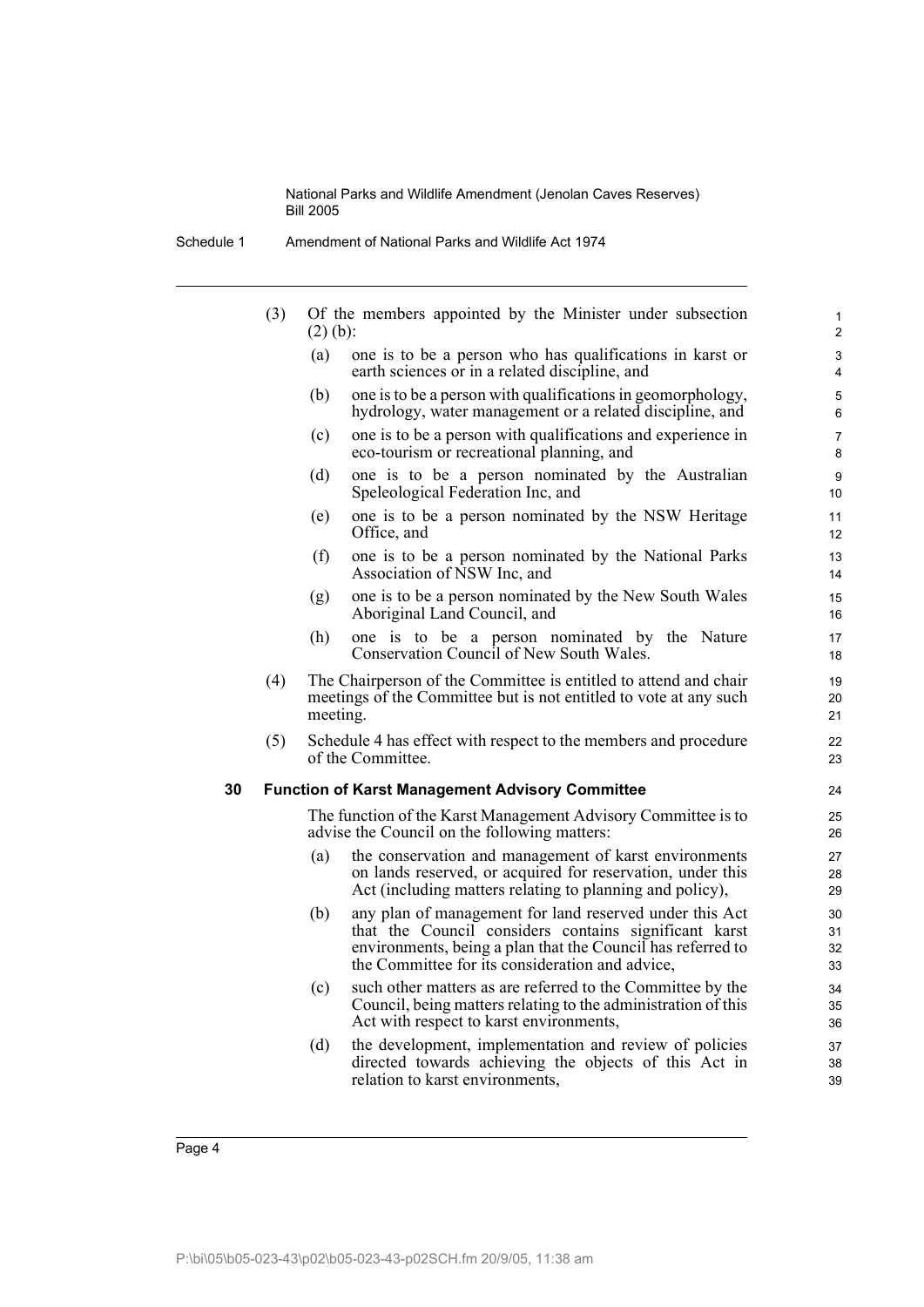Amendment of National Parks and Wildlife Act 1974 Schedule 1

|        | (e)                                   | priorities for research relating to the management and<br>conservation of karst environments across the State,                                                                                                                                        | 1<br>$\overline{c}$                 |
|--------|---------------------------------------|-------------------------------------------------------------------------------------------------------------------------------------------------------------------------------------------------------------------------------------------------------|-------------------------------------|
|        | (f)                                   | opportunities for sustainable visitor use and enjoyment of<br>karst conservation reserves compatible with the reserves'<br>natural and cultural values,                                                                                               | 3<br>4<br>5                         |
|        | (g)                                   | opportunities for sustainable use (including adaptive<br>reuse) of any buildings or structures on, or modified<br>natural areas of, karst conservation reserves having regard<br>to the conservation of the reserves' natural and cultural<br>values, | 6<br>$\overline{7}$<br>8<br>9<br>10 |
|        | (h)                                   | opportunities to secure funding in relation to the<br>management and conservation of karst environments,                                                                                                                                              | 11<br>12                            |
|        | (i)                                   | the protection of karst environments across the State,                                                                                                                                                                                                | 13                                  |
|        | (i)                                   | and<br>promoting<br>assisting.<br>supporting<br>Government<br>initiatives in relation to karst conservation.                                                                                                                                          | 14<br>15                            |
| [7]    | reserves                              | Section 58S Application of certain provisions to karst conservation                                                                                                                                                                                   | 16<br>17                            |
|        | Omit section 58S (2).                 |                                                                                                                                                                                                                                                       | 18                                  |
| [8]    | <b>Conservation Reserves</b>          | Part 4, Division 8 Abercrombie, Jenolan and Wombeyan Karst                                                                                                                                                                                            | 19<br>20                            |
|        | Omit the Division.                    |                                                                                                                                                                                                                                                       | 21                                  |
| [9]    | <b>Section 71BO Definitions</b>       |                                                                                                                                                                                                                                                       | 22                                  |
|        |                                       | Omit ", 73 or 75B" from the definition of <i>responsible authority</i> .                                                                                                                                                                              | 23                                  |
|        | Insert instead "or 73".               |                                                                                                                                                                                                                                                       | 24                                  |
| $[10]$ | lands                                 | Section 75B Plans of management for Jenolan Caves Reserve Trust                                                                                                                                                                                       | 25<br>26                            |
|        | Omit the section.                     |                                                                                                                                                                                                                                                       | 27                                  |
| $[11]$ | <b>Section 138 Payments into Fund</b> |                                                                                                                                                                                                                                                       | 28                                  |
|        | Omit section 138 (1A).                |                                                                                                                                                                                                                                                       | 29                                  |
| $[12]$ |                                       | <b>Section 140 Community service contribution</b>                                                                                                                                                                                                     | 30                                  |
|        | Omit section 140 (5).                 |                                                                                                                                                                                                                                                       | 31                                  |
| $[13]$ | Section 143 Charges and fees          |                                                                                                                                                                                                                                                       | 32                                  |
|        | Omit section $143$ (2).               |                                                                                                                                                                                                                                                       | 33                                  |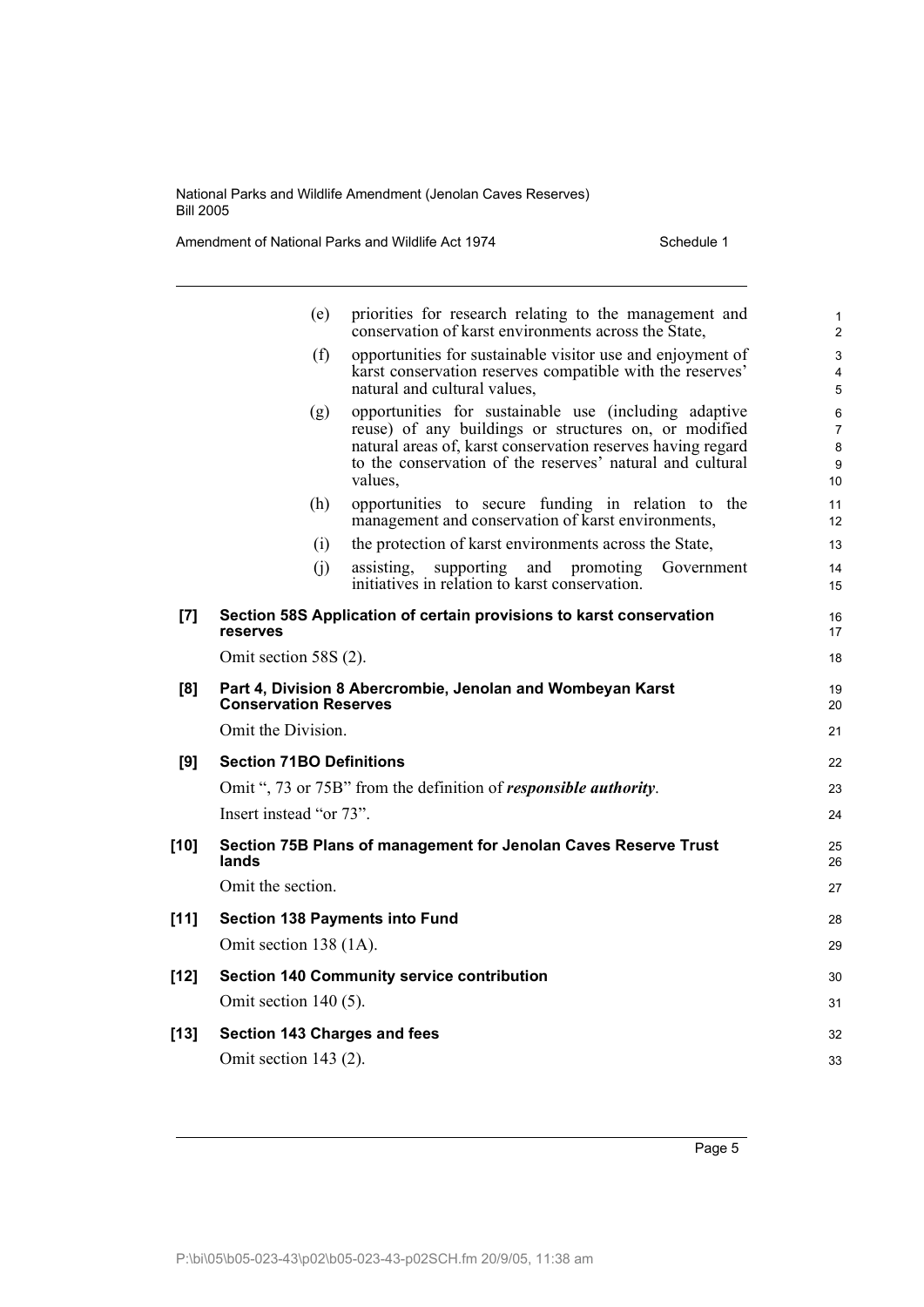| $[14]$ | and other money       | Section 144A Overdue community service contributions, charges, fees                                                                                                                                                                                                                                                     |
|--------|-----------------------|-------------------------------------------------------------------------------------------------------------------------------------------------------------------------------------------------------------------------------------------------------------------------------------------------------------------------|
|        |                       | Omit "(or, in the case of money payable to the Jenolan Caves Reserve Trust,<br>that Trust)" from section $144A(3)$ .                                                                                                                                                                                                    |
| $[15]$ |                       | Section 146 Acquisition or occupation of lands for certain purposes                                                                                                                                                                                                                                                     |
|        | Omit section 146 (4). |                                                                                                                                                                                                                                                                                                                         |
| $[16]$ |                       | Section 151 Leases of and licences over reserved or dedicated lands                                                                                                                                                                                                                                                     |
|        |                       | Insert after section $151(4)$ :                                                                                                                                                                                                                                                                                         |
|        | (4A)                  | The Minister is to include:                                                                                                                                                                                                                                                                                             |
|        |                       | in every lease of lands within a karst conservation reserve<br>(a)<br>granted under subsection $(1)$ $(d)$ , and                                                                                                                                                                                                        |
|        |                       | (b)<br>in every licence in relation to lands within a karst<br>conservation reserve granted under subsection $(1)$ $(f)$ ,                                                                                                                                                                                              |
|        |                       | a condition requiring the environmental performance of the<br>lessee or licensee (in relation to the lands the subject of the lease<br>or licence) to be measured against such environmental<br>performance indicators set out in the plan of management for the<br>reserve as the Minister specifies in the condition. |
|        | (4B)                  | The Director-General is (in relation to a lease or licence to which<br>subsection (4A) applies):                                                                                                                                                                                                                        |
|        |                       | to monitor the lessee's or licensee's environmental<br>(a)<br>performance as measured against the environmental<br>performance indicators contained in the lease or licence,<br>and                                                                                                                                     |
|        |                       | (b)<br>to report on the results of that monitoring, annually, by:                                                                                                                                                                                                                                                       |
|        |                       | recording the results in the register kept under<br>(i)<br>section 151D, and                                                                                                                                                                                                                                            |
|        |                       | placing the results on the website of the Department<br>(ii)<br>of Environment and Conservation.                                                                                                                                                                                                                        |
| $[17]$ | plan of management    | Section 151B Leases and licences of reserved land in accordance with                                                                                                                                                                                                                                                    |
|        |                       | Insert after section $151B(10)$ :                                                                                                                                                                                                                                                                                       |
|        | (10A)                 | The Minister is to include in every lease of lands within a karst<br>conservation reserve granted under this section a condition                                                                                                                                                                                        |

requiring the environmental performance of the lessee (in relation to the lands leased) to be measured against such environmental performance indicators set out in the plan of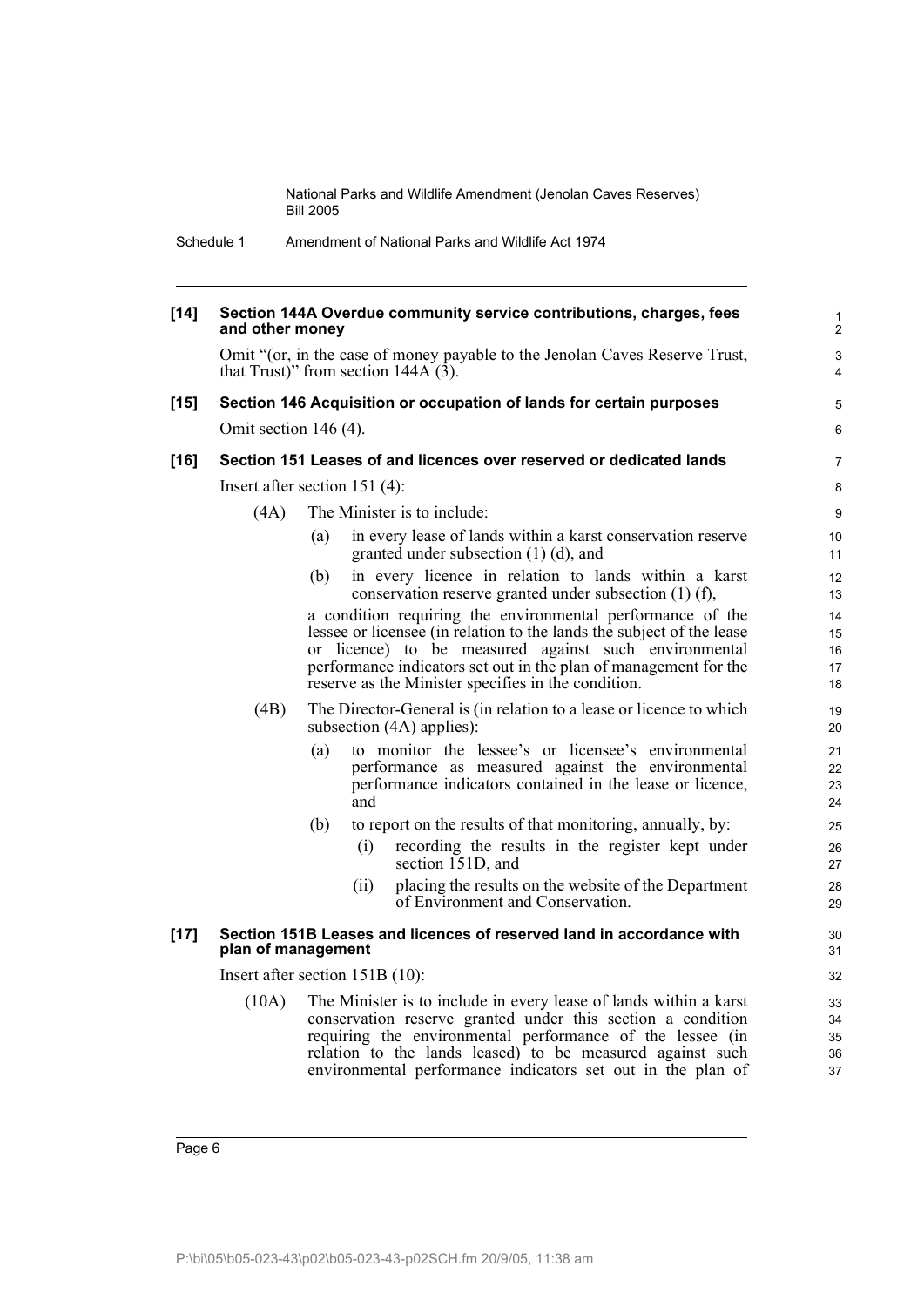|        |                        | management for the reserve as the Minister specifies in the<br>condition.                                                                                  | $\mathbf{1}$<br>$\overline{2}$ |
|--------|------------------------|------------------------------------------------------------------------------------------------------------------------------------------------------------|--------------------------------|
|        | (10B)                  | The Director-General is (in relation to a lease to which subsection<br>$(10A)$ applies):                                                                   | 3<br>4                         |
|        |                        | (a)<br>to monitor the lessee's environmental performance as<br>against the environmental performance<br>measured<br>indicators contained in the lease, and | 5<br>6<br>$\overline{7}$       |
|        |                        | to report on the results of that monitoring, annually, by:<br>(b)                                                                                          | 8                              |
|        |                        | recording the results in the register kept under<br>(i)<br>section 151D, and                                                                               | 9<br>10 <sup>1</sup>           |
|        |                        | placing the results on the website of the Department<br>(ii)<br>of Environment and Conservation.                                                           | 11<br>12                       |
| $[18]$ |                        | Sections 169 and 170                                                                                                                                       | 13                             |
|        |                        | Omit ", member of the Jenolan Caves Reserve Trust Board" wherever<br>occurring in sections 169 $(1)$ – $(3)$ and 170.                                      | 14<br>15                       |
| $[19]$ |                        | Sections 169 (1)-(3) and 170                                                                                                                               | 16                             |
|        | wherever occurring.    | Omit ", honorary ranger or officer of the Jenolan Caves Reserve Trust"                                                                                     | 17<br>18                       |
|        |                        | Insert instead "or honorary ranger".                                                                                                                       | 19                             |
| $[20]$ |                        | <b>Section 170 Corruption</b>                                                                                                                              | 20                             |
|        |                        | Omit ", ranger or member" wherever occurring. Insert instead "or ranger".                                                                                  | 21                             |
| $[21]$ |                        | <b>Section 178 Recovery of charges</b>                                                                                                                     | 22                             |
|        |                        | Omit ", the Jenolan Caves Reserve Trust" from section 178 (1).                                                                                             | 23                             |
| $[22]$ | <b>Section 178 (3)</b> |                                                                                                                                                            | 24                             |
|        | Omit the subsection.   |                                                                                                                                                            | 25                             |
| $[23]$ |                        | Schedule 3 Savings, transitional and other provisions                                                                                                      | 26                             |
|        |                        | Insert at the end of clause $1(1)$ :                                                                                                                       | 27                             |
|        |                        | National Parks and Wildlife Amendment (Jenolan Caves<br>Reserves) Act 2005                                                                                 | 28<br>29                       |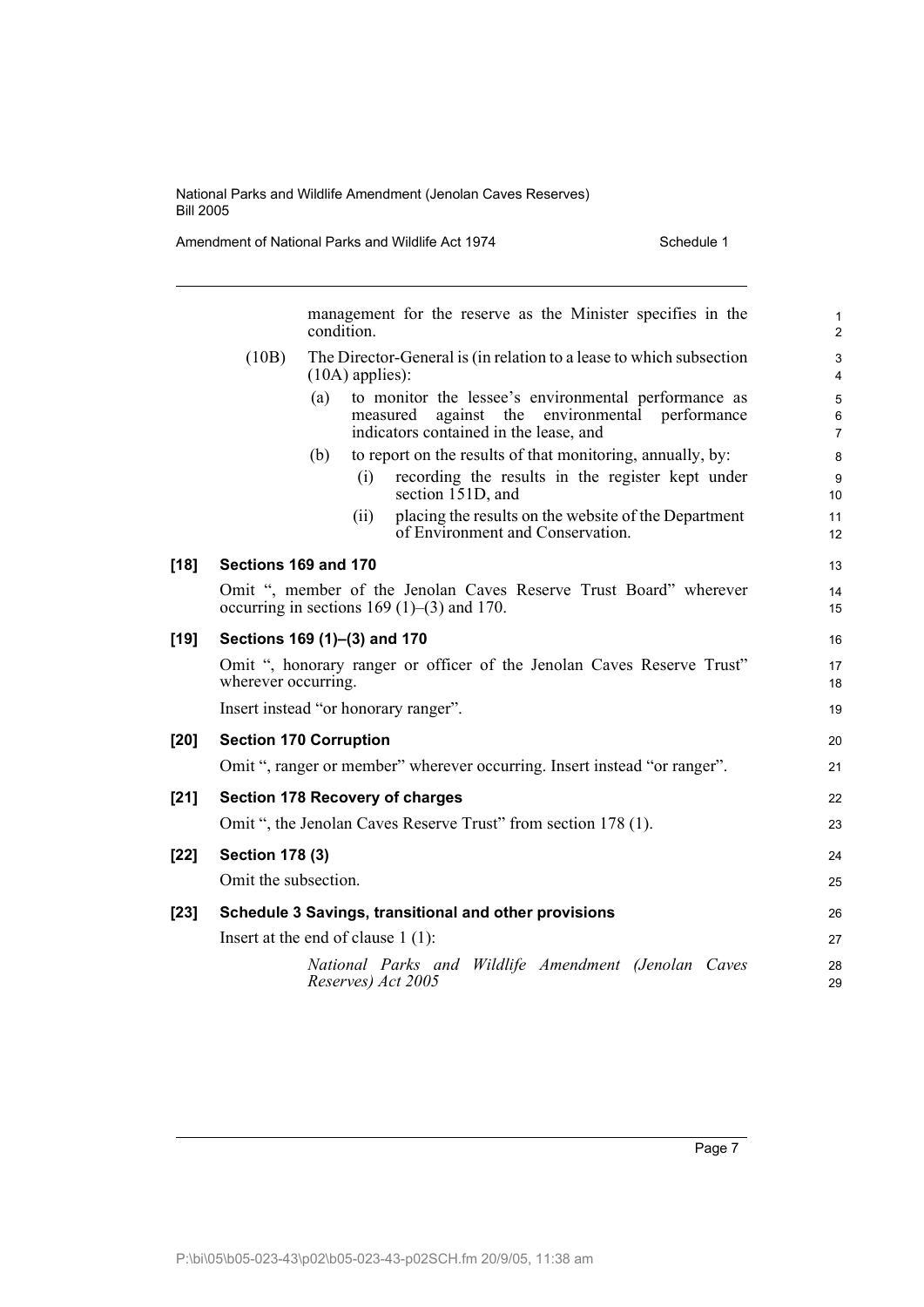Schedule 1 Amendment of National Parks and Wildlife Act 1974

## **[24] Schedule 3, Part 6**

Insert at the end of the Schedule:

## **Part 6 Provisions consequent on enactment of National Parks and Wildlife Amendment (Jenolan Caves Reserves) Act 2005**

#### **45 Definitions and interpretation**

(1) In this Part:

*amending Act* means the *National Parks and Wildlife Amendment (Jenolan Caves Reserves) Act 2005*.

1  $\mathfrak{p}$ 

3 4 5

*assets* means any legal or equitable estate or interest (whether present or future and whether vested or contingent) in real or personal property of any description (including money), and includes securities, choses in action and documents.

*conveyance* includes transfer, assignment and assurance.

*Department* means the Department of Environment and Conservation.

*Director-General* means the Director-General of the Department.

*instrument* means an instrument (other than this Act) that creates, modifies or extinguishes rights or liabilities (or would do so if lodged, filed or registered in accordance with any law), and includes any judgment, order or process of a court.

*liabilities* means all liabilities, debts or obligations (whether present or future and whether vested or contingent).

*relevant period* means the period commencing on the repeal of section 58V by the amending Act and ending on a day to be appointed by proclamation, being a day subsequent to the day on which the Minister first adopts a plan of management for the Jenolan Caves Visitor Use and Services Zone after the period commences.

*rights* means all rights, powers, privileges and immunities (whether present or future and whether vested or contingent).

*the Jenolan Caves Reserves* means the lands reserved under repealed section 58U as the Abercrombie Karst Conservation Reserve, the Jenolan Karst Conservation Reserve and the Wombeyan Karst Conservation Reserve, and any other lands reserved as, or as part of, a karst conservation reserve the care, control and management of which was vested in the Jenolan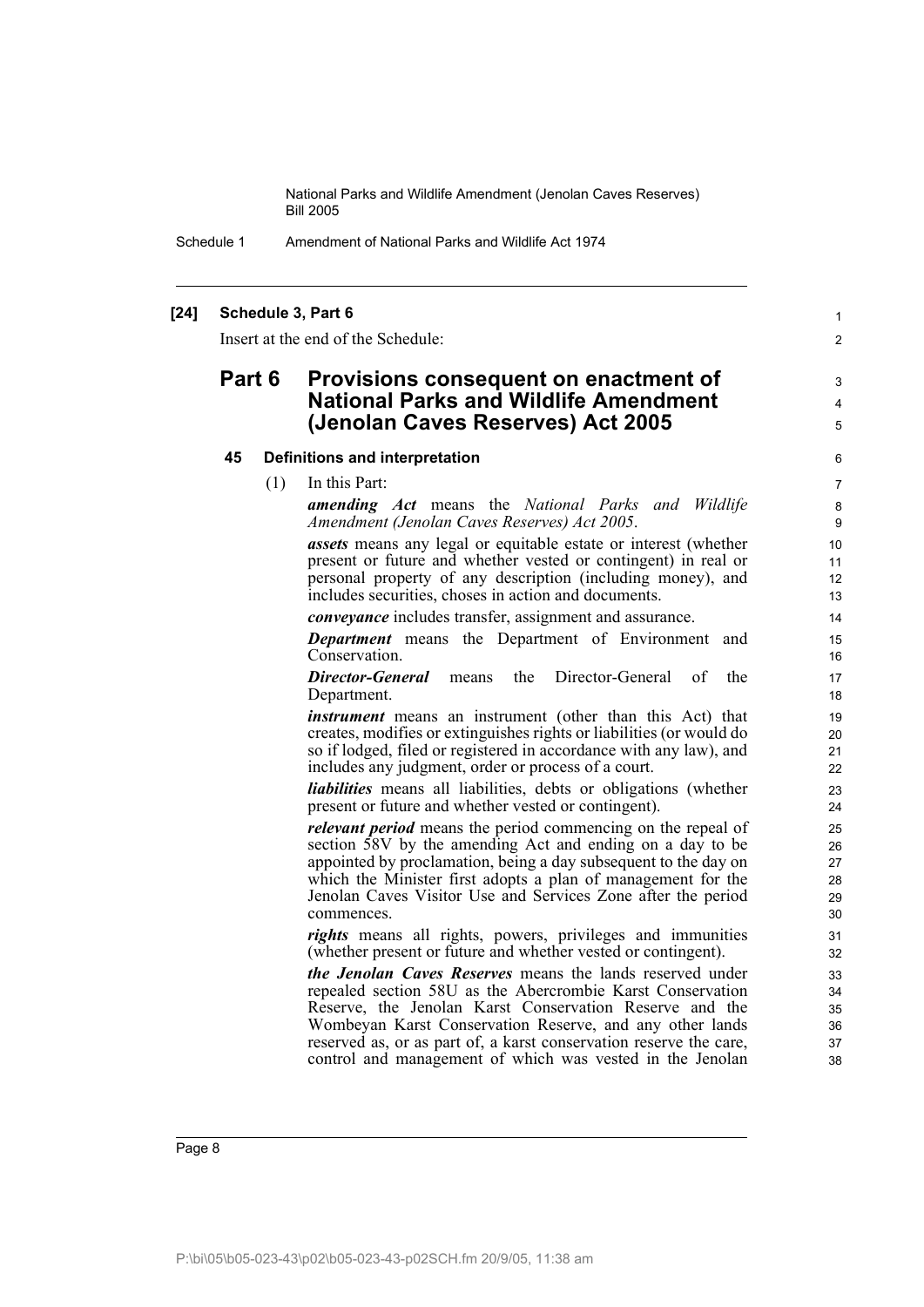Amendment of National Parks and Wildlife Act 1974 Schedule 1

Caves Reserve Trust, immediately before the repeal of section 58V by the amending Act.

*the Jenolan Caves Visitor Use and Services Zone* means the areas in the Jenolan Caves Reserves shown, on the commencement of this definition, edged heavy black on the map marked "Jenolan Caves Visitor Use and Services Zone", copies of which are deposited in the offices of the Department at Haymarket, Hurstville and Parramatta.

*Trust* means the Jenolan Caves Reserve Trust constituted under repealed section 58V.

*Trust Board* means the Jenolan Caves Reserve Trust Board established under repealed section 58ZA.

(2) In this Part, a reference to a *repealed section*, a *repealed clause* or a *repealed Schedule* is a reference to the section, the clause or the Schedule as in force immediately before its repeal by the amending Act.

### **46 General**

The provisions of this Part are subject to any regulations made under clause 1.

#### **47 References to Trust or its staff or Trust lands**

A reference in any other Act, or in any instrument made under any Act or in any instrument of any kind:

- (a) to the Trust is to be read as a reference to the Director-General, and
- (b) to the staff (however expressed) of the Trust is to be read as a reference to the staff of the Department, and
- (c) to Jenolan Caves Reserve Trust lands is to be read as a reference to the Jenolan Caves Reserves.

## **48 Transfer of care, control and management of Jenolan Caves Reserves**

The care, control and management of the Jenolan Caves Reserves vests in the Director-General for the purposes of this Act.

## **49 Transfer of assets, rights and liabilities of Trust**

- (1) The assets, rights and liabilities of the Trust are transferred to the Director-General and the following provisions have effect:
	- (a) those assets vest in the Director-General by virtue of this clause and without the need for any conveyance,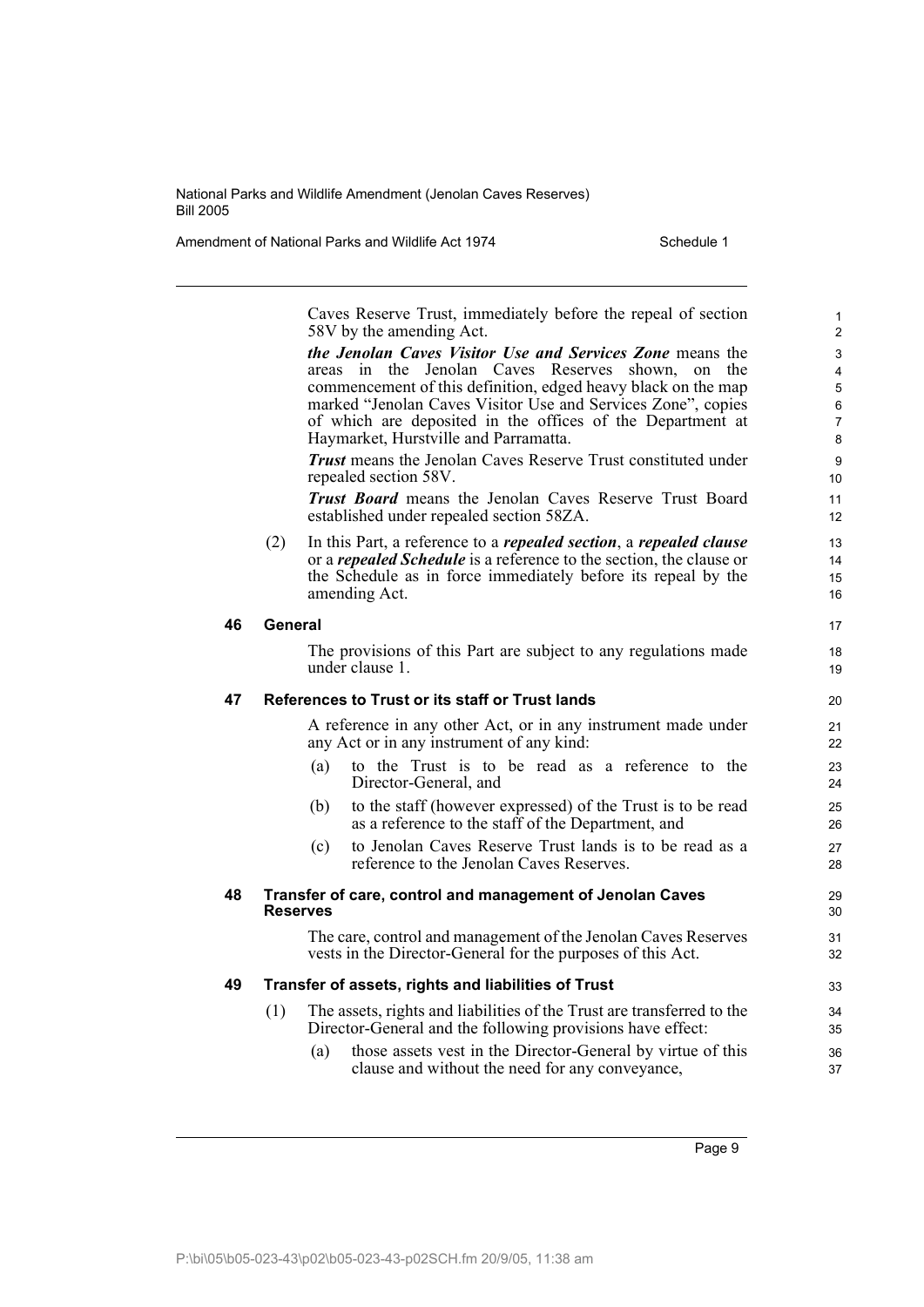(b) those rights and liabilities become the rights and liabilities of the Director-General,

- (c) all proceedings relating to those assets, rights and liabilities commenced before the transfer by or against the Trust and pending immediately before the transfer are taken to be proceedings pending by or against the Director-General,
- (d) any act, matter or thing relating to those assets, rights and liabilities done or omitted to be done before the transfer by, to or in respect of the Trust is (to the extent that the act, matter or thing has any force or effect) taken to have been done or omitted by, to or in respect of the Director-General.
- (2) Duty is not chargeable in respect of the transfer of assets, rights and liabilities under this clause.

## **50 Transfer of staff of Trust**

- (1) The persons who are members of staff of the Trust immediately before the repeal of section 58V by the amending Act are transferred to the Department and become members of staff of the Department.
- (2) A person who is transferred to the Department pursuant to subclause (1):
	- (a) retains any rights to leave (including annual leave, extended leave and sick leave) accrued or accruing to the person as a member of staff of the Trust, and
	- (b) is, until such time as provision is otherwise made under any Act or law, to continue to be employed in accordance with any State industrial instrument or determination that, immediately before the transfer, applied to the person as a member of staff of the Trust.

## **51 Trust Board**

- (1) A reference in any other Act, or in any instrument made under any Act or in any instrument of any kind to the Trust Board is to be read as a reference to the Director-General.
- (2) Any act, matter or thing done or omitted to be done by, to or in respect of the Trust Board is (to the extent that the act, matter or thing has any force or effect) to be taken to have been done or omitted to be done by, to or in respect of the Director-General.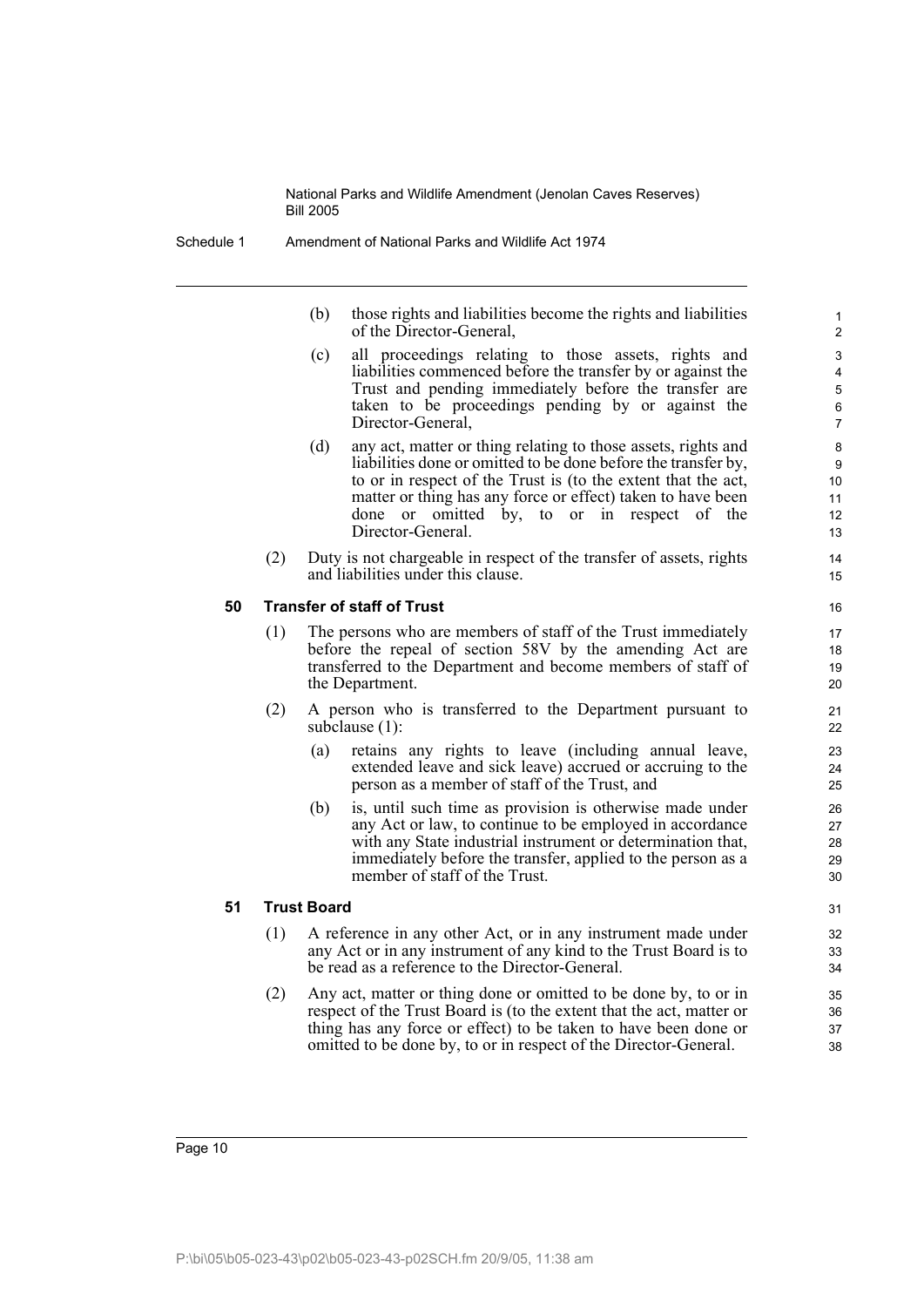Amendment of National Parks and Wildlife Act 1974 Schedule 1

|    |                          | <b>Members of committees</b>                                                                                                      |  |
|----|--------------------------|-----------------------------------------------------------------------------------------------------------------------------------|--|
|    |                          | A person who held office as a member of a committee established                                                                   |  |
|    | Act:                     | under section 58Z immediately before its repeal by the amending                                                                   |  |
|    | (a)                      | ceases to hold office, and                                                                                                        |  |
|    |                          |                                                                                                                                   |  |
|    | (b)                      | is not entitled to any remuneration or compensation<br>because of the loss of that office.                                        |  |
| 53 | 58U                      | Continuation of reserved status of land reserved under section                                                                    |  |
|    | (1)                      | Land reserved as a karst conservation reserve under repealed                                                                      |  |
|    |                          | section 58U (1) continues to be so reserved as if that subsection<br>(and repealed Schedule 4) had not been repealed.             |  |
|    | (2)                      | Repealed section $58U(2)$ and $(3)$ (but not repealed section                                                                     |  |
|    |                          | $58U(4)$ ) continue to apply to the land referred to in subclause (1)                                                             |  |
|    |                          | as if those provisions had not been repealed.                                                                                     |  |
| 54 |                          | Continuation of reserved status of land referred to in section 58W                                                                |  |
|    |                          | No amendment made by the amending Act affects a reservation                                                                       |  |
|    |                          | of land made by a notice referred to in repealed section 58W (4).                                                                 |  |
| 55 | <b>Funds of Trust</b>    |                                                                                                                                   |  |
|    |                          | Any account maintained by the Trust under repealed section 58X                                                                    |  |
|    |                          | and operating on the repeal of section 58V by the amending Act<br>is to be closed by the Director-General and any amount standing |  |
|    |                          | to its credit is to be paid into the Fund.                                                                                        |  |
| 56 | <b>Operation of Part</b> |                                                                                                                                   |  |
|    |                          | The operation of this Part is not to be regarded:                                                                                 |  |
|    |                          |                                                                                                                                   |  |
|    | (a)                      | as a breach of contract or confidence or otherwise as a civil<br>wrong, or                                                        |  |
|    | (b)                      | as a breach of any contractual provision prohibiting,                                                                             |  |
|    |                          | restricting or regulating the assignment or transfer of                                                                           |  |
|    |                          | assets, rights or liabilities, or                                                                                                 |  |
|    | (c)                      | as giving rise to any remedy by a party to an instrument, or                                                                      |  |
|    |                          | as causing or permitting the termination of any instrument,                                                                       |  |
|    |                          | because of a change in the beneficial or legal ownership of<br>any asset, right or liability, or                                  |  |
|    | (d)                      | as an event of default under any contract or other                                                                                |  |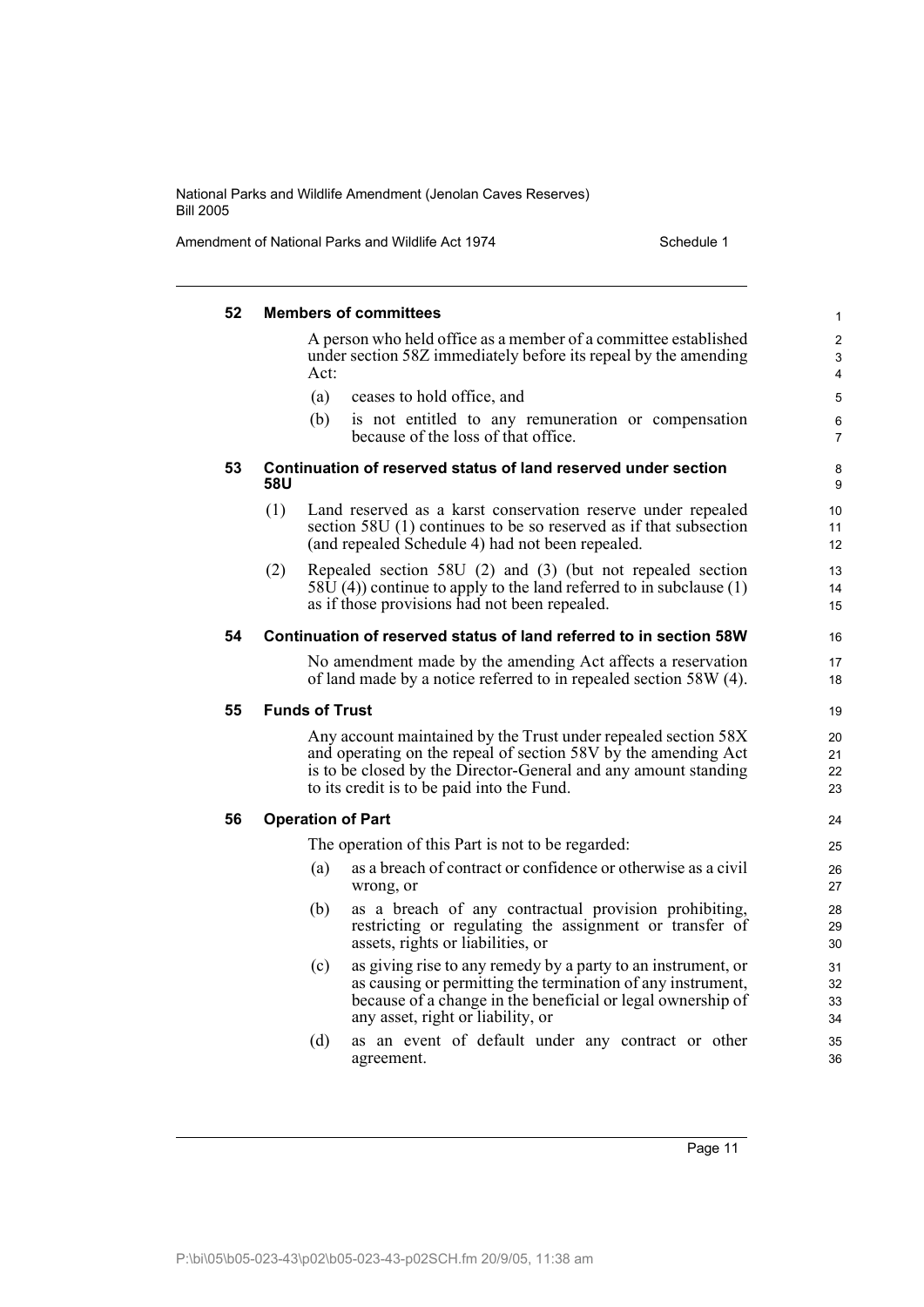Schedule 1 Amendment of National Parks and Wildlife Act 1974

## **57 Operation of certain provisions in this Part during relevant period**

(1) During the relevant period:

| (a) | clause 47 (a) operates in relation to references to the Trust<br>only to the extent that the Trust is not taken to continue<br>under clause 58, and |
|-----|-----------------------------------------------------------------------------------------------------------------------------------------------------|
| (b) | clause 47 (b) operates in relation to references to staff of<br>the Trust only to the extent that such staff have become                            |

- members of staff of the Department under clause 50, and (c) clause 48 does not operate in relation to the Jenolan Caves Visitor Use and Services Zone, and
- (d) clause 49 does not operate in relation to assets, rights and liabilities of the Trust in relation to the Jenolan Caves Visitor Use and Services Zone, and
- (e) clause 50 operates only in relation to a person who was, immediately before the repeal of section 58V by the amending Act, the Jenolan ranger or a permanent or temporary member of staff of the Wombeyan Caves, the Abercrombie Caves or the Karst Conservation Unit, and
- (f) clause 51 operates only to the extent that the Trust is not taken to continue under clause 58.
- (2) Clauses 52 and 55 commence on the expiry of the relevant period.
- (3) This clause, clause 58 and the definitions of *the Jenolan Caves Visitor Use and Services Zone* and *relevant period* in clause 45 (1), are repealed on the expiry of the relevant period.

#### **58 Interim management of Jenolan Caves Visitor Use and Services Zone**

- (1) Despite the repeal of section 58V by the amending Act, the Trust is taken to continue during the relevant period for the purposes of this clause.
- (2) The Minister is to appoint an administrator to manage the affairs of the Trust in relation to the Jenolan Caves Visitor Use and Services Zone during the relevant period.
- (3) During the relevant period:
	- (a) the administrator has all the responsibilities, powers, authorities, duties and functions that the Trust had in relation to the Jenolan Caves Visitor Use and Services Zone immediately before the repeal of section 58V by the amending Act, and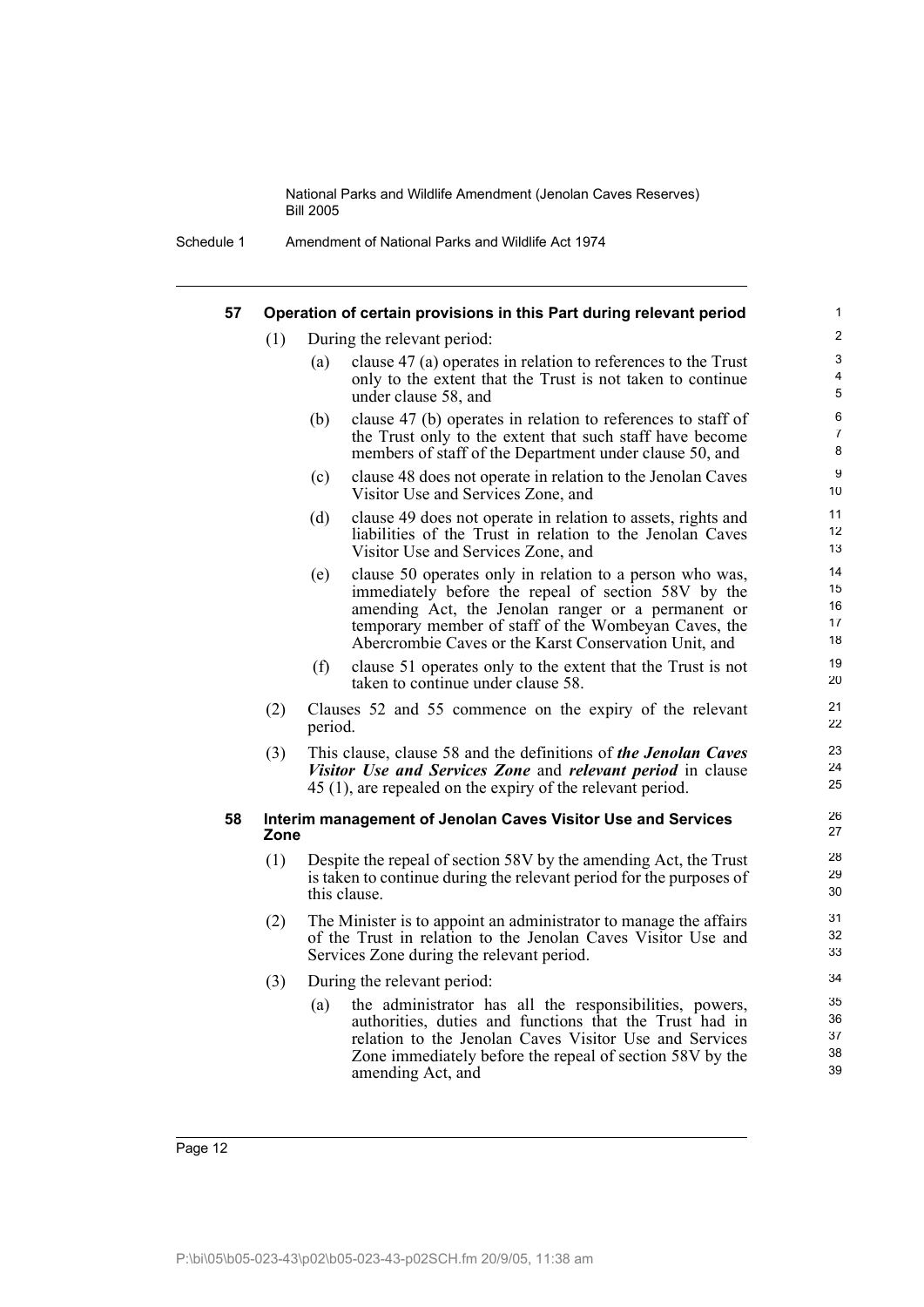Amendment of National Parks and Wildlife Act 1974 Schedule 1

|    |     | (b)      | any provision amended or repealed by Schedule 1 to the<br>amending Act that is relevant to the operation of paragraph<br>(a) (including repealed section 58ZD) continues to apply<br>for the purposes of, and to the extent required by, that<br>paragraph, as if the provision had not been so amended or<br>repealed. | $\mathbf{1}$<br>$\overline{c}$<br>3<br>4<br>5<br>6 |
|----|-----|----------|-------------------------------------------------------------------------------------------------------------------------------------------------------------------------------------------------------------------------------------------------------------------------------------------------------------------------|----------------------------------------------------|
|    | (4) |          | During the relevant period:                                                                                                                                                                                                                                                                                             | $\overline{7}$                                     |
|    |     | (a)      | repealed section 58ZE $(4)$ – $(6)$ apply to the administrator as<br>if those provisions were still in force, and                                                                                                                                                                                                       | 8<br>9                                             |
|    |     | (b)      | repealed clause 15 of Schedule 6 applies to the<br>administrator, and any person acting under the direction of<br>the administrator, as if that clause were still in force.                                                                                                                                             | 10<br>11<br>12                                     |
|    | (5) |          | During the relevant period, repealed Schedule 5A continues to<br>apply to the staff of the Trust (other than staff referred to in clause<br>$57(1)$ (e)) as if that Schedule were still in force.                                                                                                                       | 13<br>14<br>15                                     |
|    | (6) |          | On and from the commencement of the relevant period until the<br>day on which the Minister first adopts a plan of management for<br>the Jenolan Caves Visitor Use and Services Zone after that<br>commencement, the Minister must not:                                                                                  | 16<br>17<br>18<br>19                               |
|    |     | (a)      | consent to any lease or licence of land within that Zone<br>under repealed section 58ZB (as continued in force under<br>subclause $(3)$ , or                                                                                                                                                                            | 20<br>21<br>22                                     |
|    |     | (b)      | grant any lease of land within that Zone under section<br>151 $(1)(d)$ or 151B or any licence in relation to land within<br>that Zone under section 151 (1) (f),                                                                                                                                                        | 23<br>24<br>25                                     |
|    |     | 2 years. | the term of which (including any option to renew) exceeds                                                                                                                                                                                                                                                               | 26<br>27                                           |
|    | (7) |          | The Trust is dissolved on the expiration of the relevant period.                                                                                                                                                                                                                                                        | 28                                                 |
| 59 |     |          | Conditions in leases and licences under sections 151 and 151B                                                                                                                                                                                                                                                           | 29                                                 |
|    |     |          | An amendment made by Schedule 1 [16] or [17] to the amending<br>Act does not apply to a lease or licence granted before the<br>commencement of the amendment, or to the renewal of a lease or<br>licence after that commencement under an option to renew that<br>was granted before that commencement.                 | 30<br>31<br>32<br>33<br>34                         |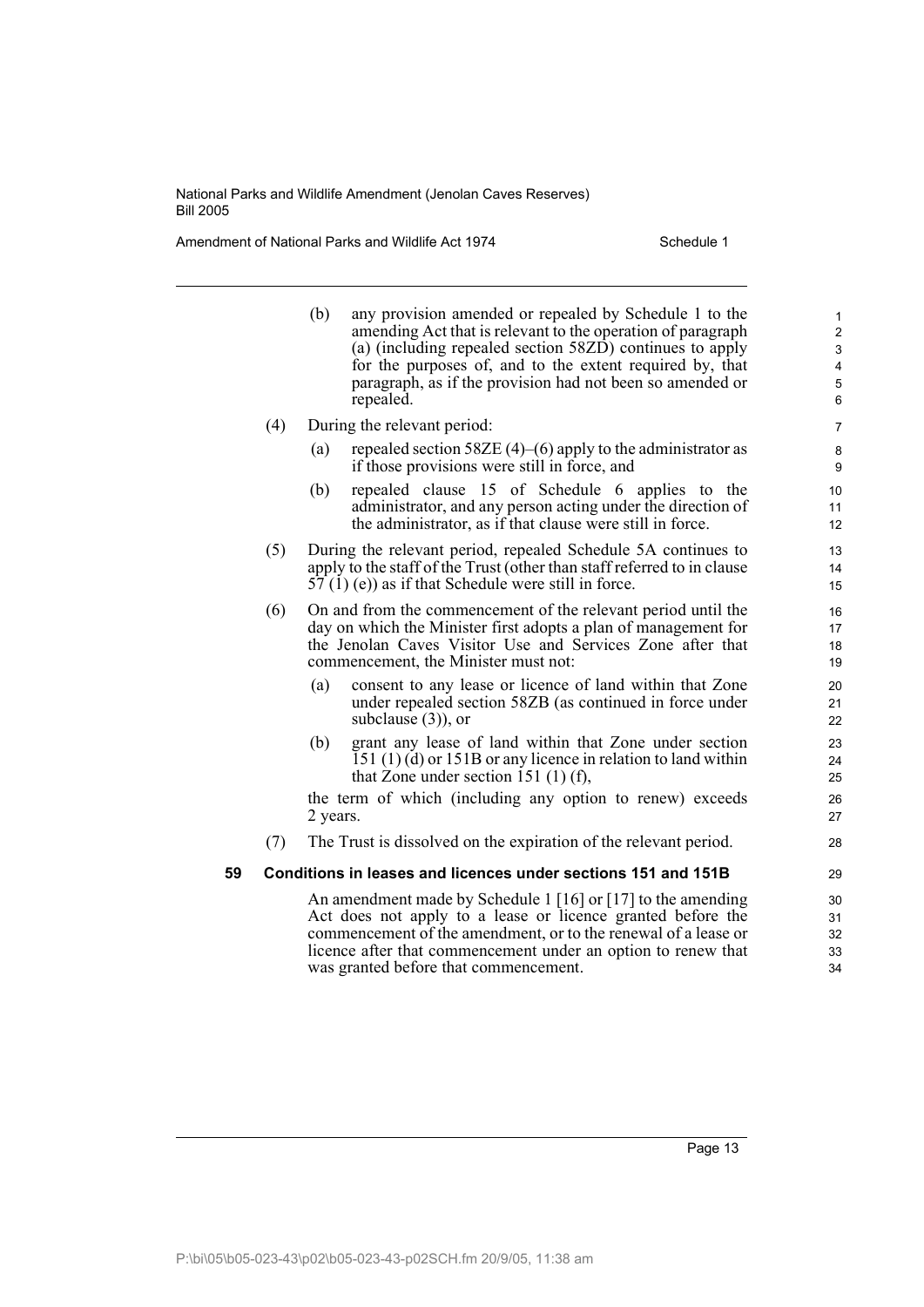Schedule 1 Amendment of National Parks and Wildlife Act 1974

| $[25]$ |              | <b>Schedule 4</b>          | Omit the Schedule. Insert instead:                                                                                                                                                                                                              | 1<br>2                                                                                                            |
|--------|--------------|----------------------------|-------------------------------------------------------------------------------------------------------------------------------------------------------------------------------------------------------------------------------------------------|-------------------------------------------------------------------------------------------------------------------|
|        |              | <b>Schedule 4</b>          | <b>Karst Management Advisory</b><br><b>Committee</b>                                                                                                                                                                                            | 3<br>4                                                                                                            |
|        |              |                            | (Section 29 (5))                                                                                                                                                                                                                                | 5                                                                                                                 |
|        | 1            | <b>Definitions</b>         |                                                                                                                                                                                                                                                 | 6                                                                                                                 |
|        |              |                            | In this Schedule:                                                                                                                                                                                                                               | 7<br>8<br>9<br>10<br>11<br>12<br>13<br>14<br>15<br>16<br>17<br>18<br>19<br>20<br>21<br>22<br>23<br>24<br>25<br>26 |
|        |              |                            | <i>appointed member</i> means a member other than the Chairperson.                                                                                                                                                                              |                                                                                                                   |
|        |              |                            | <b>Chairperson</b> means the Chairperson of the Committee.                                                                                                                                                                                      |                                                                                                                   |
|        |              |                            | <b>Committee</b> means the Karst Management Advisory Committee<br>constituted by this Act.                                                                                                                                                      |                                                                                                                   |
|        |              |                            | <i>member</i> means a member of the Committee.                                                                                                                                                                                                  |                                                                                                                   |
|        | $\mathbf{2}$ |                            | <b>Nomination of members</b>                                                                                                                                                                                                                    |                                                                                                                   |
|        |              |                            | If, for the purposes of section 29 (3) (d), (e), (f), (g) or (h), a<br>nomination is not made within the time or in the manner specified<br>by the Minister in a written notice given to the person or body<br>entitled to make the nomination: |                                                                                                                   |
|        |              | (a)                        | the Minister may appoint a person to be a member of the<br>Committee instead of the person required to be appointed<br>under section 29 (3) (d), (e), (f), (g) or (h), and                                                                      |                                                                                                                   |
|        |              | (b)                        | the person so appointed is taken to have been duly<br>nominated.                                                                                                                                                                                |                                                                                                                   |
|        | 3            | <b>Removal from office</b> |                                                                                                                                                                                                                                                 |                                                                                                                   |
|        |              | any time.                  | The Minister may remove from office any appointed member at                                                                                                                                                                                     |                                                                                                                   |
|        | 4            |                            | Vacancy in office of member                                                                                                                                                                                                                     |                                                                                                                   |
|        |              | member:                    | The office of an appointed member becomes vacant if the                                                                                                                                                                                         | 27<br>28                                                                                                          |
|        |              |                            | $(a)$ dies, or                                                                                                                                                                                                                                  | 29                                                                                                                |
|        |              | (b)                        | completes a term of office and is not re-appointed, or                                                                                                                                                                                          | 30                                                                                                                |
|        |              | (c)                        | resigns the office by instrument in writing addressed to the<br>Minister, or                                                                                                                                                                    | 31<br>32                                                                                                          |
|        |              | (d)                        | becomes a mentally incapacitated person, or                                                                                                                                                                                                     | 33                                                                                                                |
|        |              | (e)                        | is removed from office by the Minister under clause 3.                                                                                                                                                                                          | 34                                                                                                                |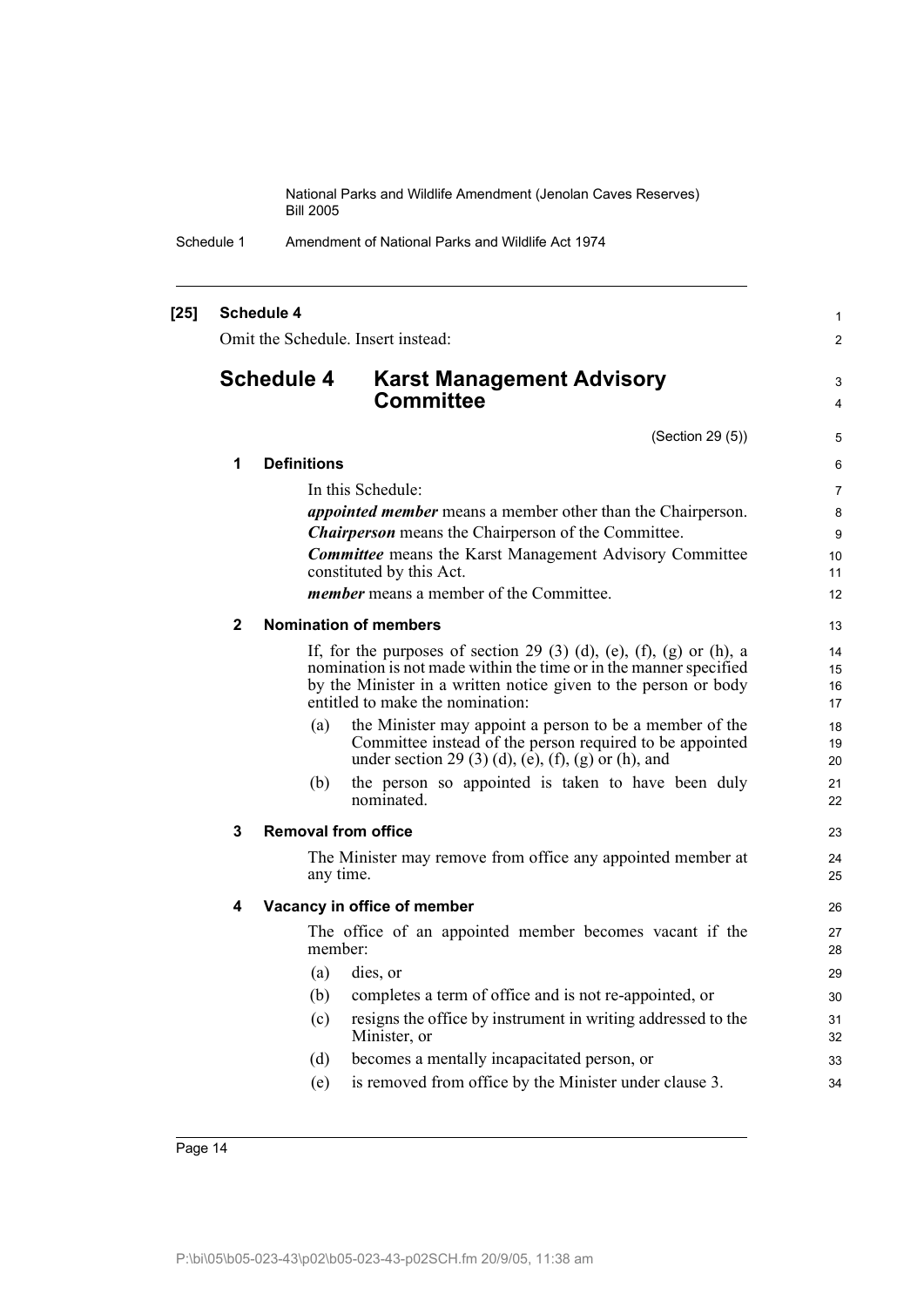Amendment of National Parks and Wildlife Act 1974 Schedule 1

| 5  |        | <b>Vacancies</b>                                                                                                                                                                                                                                                                                             | $\mathbf{1}$                             |
|----|--------|--------------------------------------------------------------------------------------------------------------------------------------------------------------------------------------------------------------------------------------------------------------------------------------------------------------|------------------------------------------|
|    |        | If the office of an appointed member becomes vacant, a person is,<br>subject to this Act, to be appointed to fill the vacancy.                                                                                                                                                                               | 2<br>3                                   |
| 6  |        | <b>Acting members</b>                                                                                                                                                                                                                                                                                        | 4                                        |
|    | (1)    | The Minister may, from time to time, appoint a person to act in<br>the office of an appointed member during the illness or absence<br>of the appointed member, and the person, while so acting, has and<br>may exercise all the functions of the appointed member and is<br>taken to be an appointed member. | 5<br>6<br>$\overline{7}$<br>$\bf 8$<br>9 |
|    | (2)    | The Minister may remove a person from the office to which the<br>person was appointed under this clause.                                                                                                                                                                                                     | 10<br>11                                 |
|    | (3)    | For the purposes of this clause, a vacancy in the office of a<br>member is regarded as an absence from office of the member.                                                                                                                                                                                 | 12<br>13                                 |
| 7  |        | <b>Term of office</b>                                                                                                                                                                                                                                                                                        | 14                                       |
|    |        | Subject to this Schedule, an appointed member holds office for<br>such period not exceeding 5 years as may be specified in the<br>instrument of appointment of the member, but is eligible (if<br>otherwise qualified) for re-appointment.                                                                   | 15<br>16<br>17<br>18                     |
| 8  | Quorum |                                                                                                                                                                                                                                                                                                              | 19                                       |
|    |        | The quorum for a meeting of the Committee is 5 members.                                                                                                                                                                                                                                                      | 20                                       |
| 9  | Voting |                                                                                                                                                                                                                                                                                                              | 21                                       |
|    |        | A decision supported by a majority of the votes cast at a meeting<br>of the Committee at which a quorum is present is the decision of<br>the Committee.                                                                                                                                                      | 22<br>23<br>24                           |
| 10 |        | Transaction of business outside meetings or by telephone                                                                                                                                                                                                                                                     | 25                                       |
|    | (1)    | The Committee may, if it thinks fit, transact any of its business<br>by the circulation of papers among all the members of the<br>Committee for the time being, and a resolution in writing<br>approved in writing by a majority of those members is taken to be<br>a decision of the Committee.             | 26<br>27<br>28<br>29<br>30               |
|    | (2)    | The Committee may, if it thinks fit, transact any of its business at<br>a meeting at which members (or some members) participate by<br>telephone, closed-circuit television or other means, but only if<br>any member who speaks on a matter before the meeting can be<br>heard by the other members.        | 31<br>32<br>33<br>34<br>35               |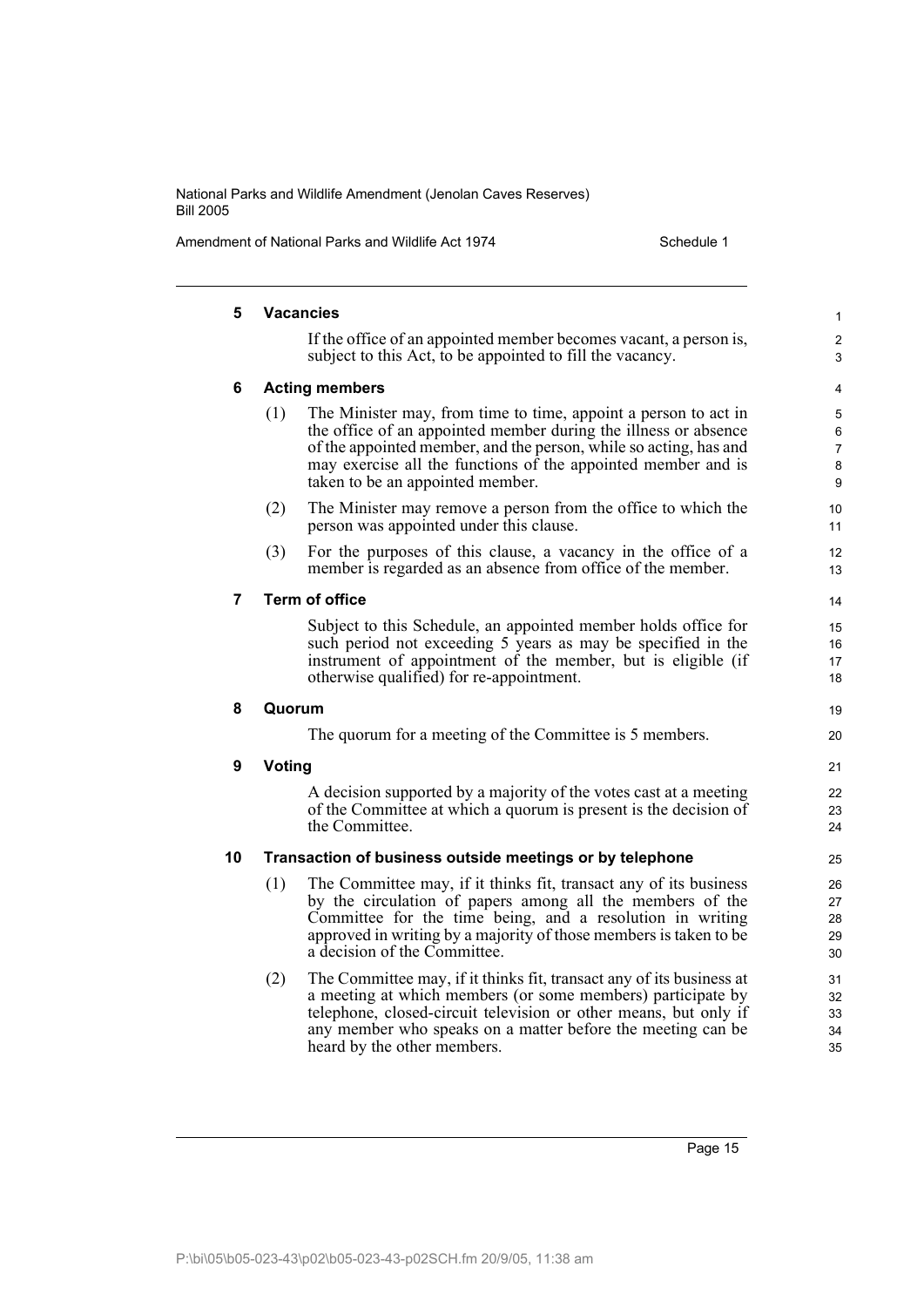|    | (3) | For the purposes of:                                                                                                                                                                                           |
|----|-----|----------------------------------------------------------------------------------------------------------------------------------------------------------------------------------------------------------------|
|    |     | the approval of a resolution under subclause $(1)$ , or<br>(a)                                                                                                                                                 |
|    |     | a meeting held in accordance with subclause (2),<br>(b)                                                                                                                                                        |
|    |     | the Chairperson of the Committee and each member of the<br>Committee have the same voting rights as they have at an<br>ordinary meeting of the Committee.                                                      |
|    | (4) | A resolution approved under subclause (1) is, subject to the<br>regulations, to be recorded in the minutes of the meetings of the<br>Committee.                                                                |
|    | (5) | Papers may be circulated among the members for the purposes of<br>subclause (1) by facsimile or other transmission of the<br>information in the papers concerned.                                              |
| 11 |     | <b>Procedure</b>                                                                                                                                                                                               |
|    | (1) | Subject to this Act and the direction of the Minister, the<br>procedure for calling meetings of the Committee and for the<br>conduct of business at those meetings is to be as determined by<br>the Committee. |
|    | (2) | The Director-General is to call the first meeting of the Committee<br>in such manner as the Director-General thinks fit.                                                                                       |
| 12 |     | <b>Expenses</b>                                                                                                                                                                                                |
|    |     | A member is entitled to receive such travelling and other<br>expenses (if any) as the Minister may determine in respect of the<br>member.                                                                      |
|    |     | Schedules 5, 5A and 6                                                                                                                                                                                          |
|    |     | Omit the Schedules.                                                                                                                                                                                            |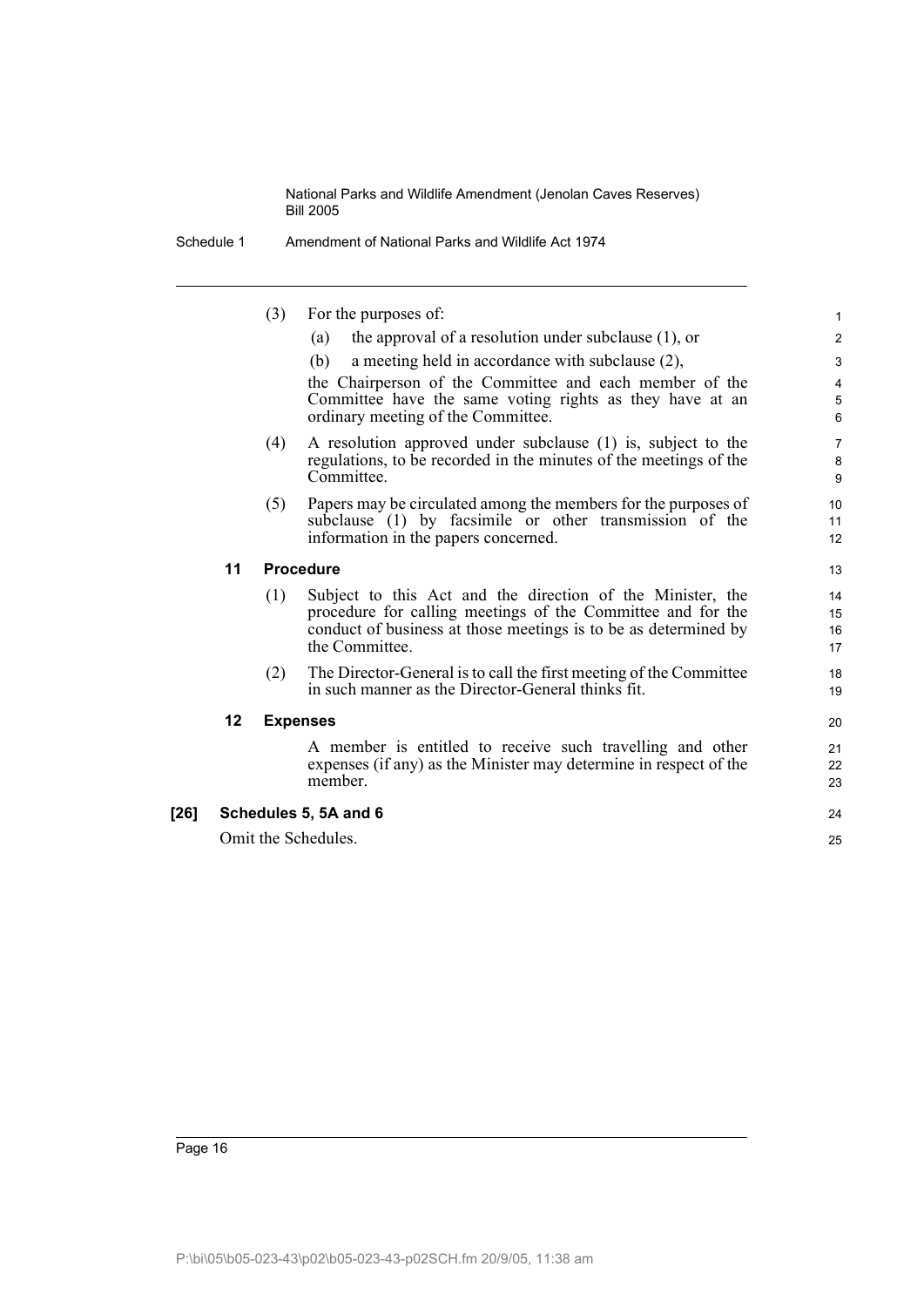Amendment of other legislation Schedule 2

| <b>Schedule 2</b><br>Amendment of other legislation |                                                                                                                             | 1        |
|-----------------------------------------------------|-----------------------------------------------------------------------------------------------------------------------------|----------|
|                                                     | (Section 4)                                                                                                                 | 2        |
| 2.1                                                 | <b>First State Superannuation Act 1992 No 100</b>                                                                           | 3        |
|                                                     | <b>Schedule 1 Employers</b>                                                                                                 | 4        |
|                                                     | Omit "Jenolan Caves Reserve Trust".                                                                                         | 5        |
| 2.2                                                 | <b>National Parks and Wildlife Regulation 2002</b>                                                                          | 6        |
| [1]                                                 | <b>Clause 3 Definitions</b>                                                                                                 | 7        |
|                                                     | Omit paragraph (c) from the definition of <i>park authority</i> in clause $3(1)$ .                                          | 8        |
| [2]                                                 | Clause 3 (1), definition of "park authority"                                                                                | 9        |
|                                                     | Omit "(other than a karst conservation reserve of which the Jenolan Caves<br>Reserve Trust is trustee)" from paragraph (d). | 10<br>11 |
| 2.3                                                 | <b>Public Finance and Audit Act 1983 No 152</b>                                                                             | 12       |
|                                                     | <b>Schedule 2 Statutory bodies</b>                                                                                          | 13       |
|                                                     | Omit "Jenolan Caves Reserve Trust".                                                                                         | 14       |
| 2.4                                                 | Public Reserves Management Fund Act 1987 No 179                                                                             | 15       |
|                                                     | Section 6 Payments out of Public Reserves Management Fund                                                                   | 16       |
|                                                     | Omit section $6(1)$ (f1).                                                                                                   | 17       |
| 2.5                                                 | <b>State Authorities Non-contributory Superannuation Act</b><br>1987 No 212                                                 | 18<br>19 |
|                                                     | <b>Schedule 1 Employers</b>                                                                                                 | 20       |
|                                                     | Omit "Jenolan Caves Reserve Trust" from Part 1.                                                                             | 21       |
| 2.6                                                 | <b>State Authorities Superannuation Act 1987 No 211</b>                                                                     | 22       |
|                                                     | <b>Schedule 1 Employers</b>                                                                                                 | 23       |
|                                                     | Omit "Jenolan Caves Reserve Trust" from Part 1.                                                                             | 24       |